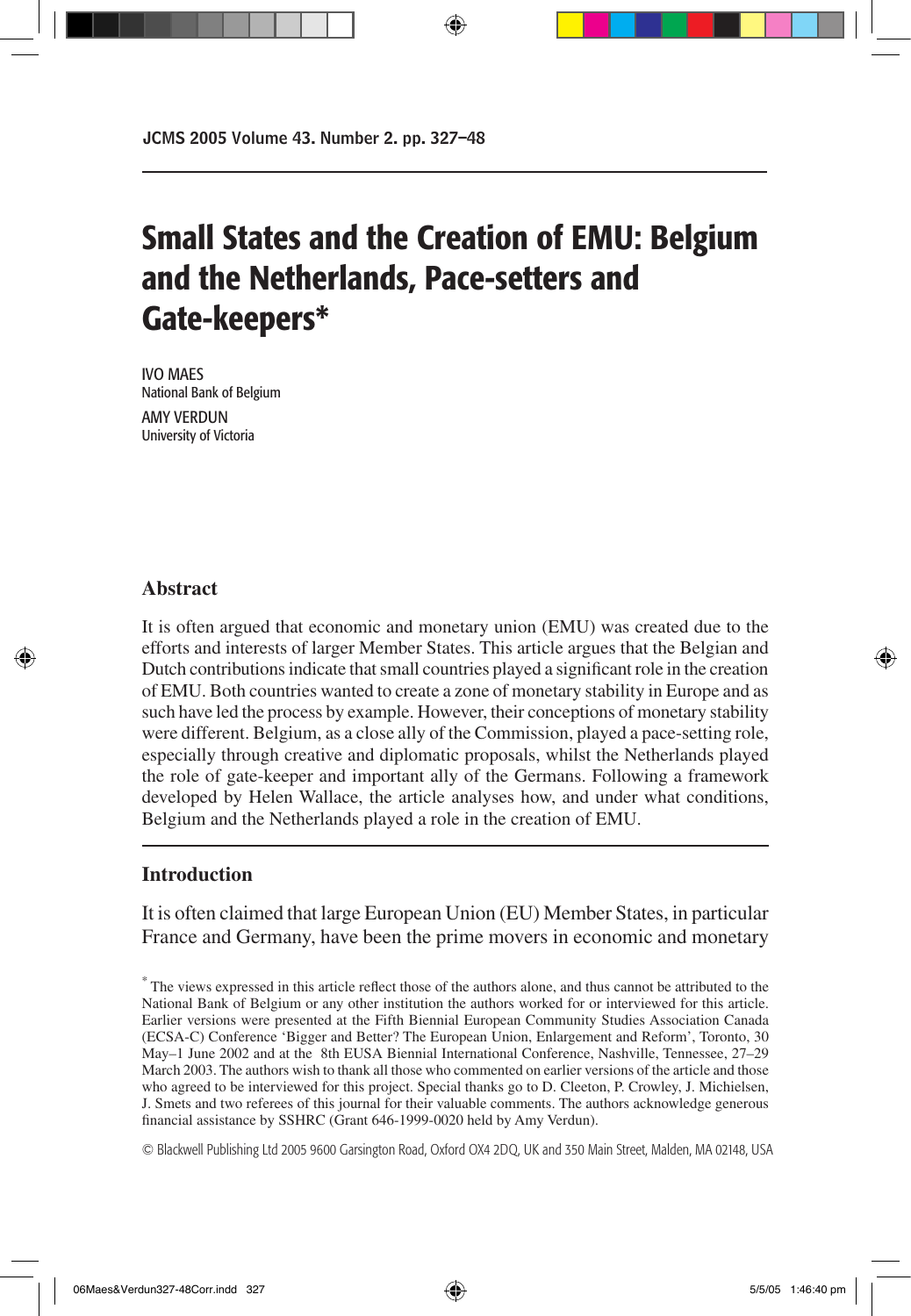union (EMU) (see, *inter alia,* Garrett, 1993; Heisenberg, 1999; Loedel, 1999; Moravcsik, 1998; Walsh, 2000; Wolf and Zangl, 1996). Moravcsik (1998) makes this case most forcefully in his analysis of five decades of European integration. In his view the EMU process can only be understood if one accepts that EMU served the domestic economic interests of the three most dominant Member States, that is, France, Germany and the United Kingdom. An analysis of why EMU happened often places most of the emphasis on the Maastricht Treaty negotiations and links EMU to German unification.

Realist scholars (e.g. Grieco, 1995), argue that Member States favoured EMU because it provided the EU Member States' national monetary authorities with a renewed voice in monetary policy-making. During the 1980s the monetary authorities of the exchange rate mechanism (ERM) countries of the European monetary system (EMS) *de facto* followed German policies, and thus effectively had no say in the policy-making process. Under EMU they would regain influence in monetary policy through the Governing Council of the European Central Bank (ECB). Other scholars and commentators (including many journalists) have argued that EMU succeeded only because of a deal between France and Germany. The claim is that France agreed to support German unification if Germany agreed to accept EMU (Garrett, 1992). Apart from the fact that EMU had appeared on the agenda before there was any sign of the fall of the Berlin wall,<sup>1</sup> French and German leaders themselves have in recent years dismissed this bold claim.

Dyson and Featherstone (1999) – who do not see the 'road to Maastricht' as being an exclusively Franco–German affair – also focus their seminal study on the role of the largest Member States. They conclude that four large Member States (the large three plus Italy) supported the EMU project, not only to protect the domestic interests of these countries (as Moravcsik argues), but also for many other reasons.<sup>2</sup> Elites in these countries had come to realize the importance of creating a monetary regime based on the principles of price stability and central bank independence, with the aim of institutionalizing within the EU framework the successful monetary policy convergence achieved under the EMS. Yet, Dyson and Featherstone focus predominantly on the major negotiations and in particular on the role of the larger Member States.

Without ignoring the decisive role of Franco–German negotiations at crucial moments or the importance of the large four, the construction of EMU has been a collective, multilateral achievement in which all member countries, including

<sup>&</sup>lt;sup>1</sup> The Single European Act (SEA) mentions EMU. Subsequently, the so-called Delors Committee discussed a possible blueprint of EMU in the autumn and winter of 1988 and the spring of 1989. Its report was published in April 1989, well before the first signs of the demise of the communist regimes in the second half of that year.

<sup>&</sup>lt;sup>2</sup> The UK was not in favour of joining EMU, but accepted it as part of the Maastricht Treaty and secured an opt-out.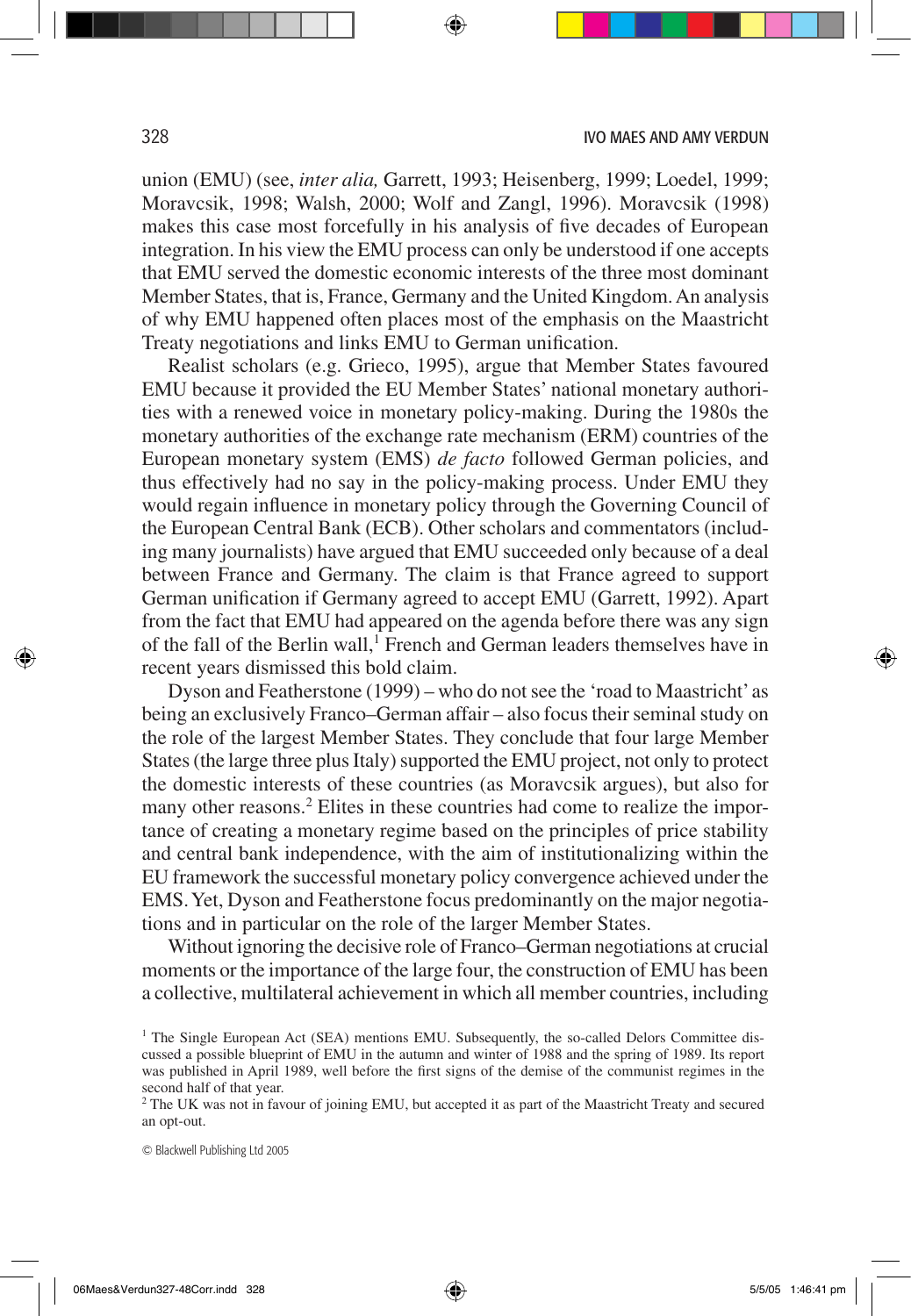the smaller ones, played a part.<sup>3</sup> Furthermore it is important to examine the longer historical process which shaped the conceptions and bargaining positions of the Member States.

In this context one should recall that the incorporation of EMU in the European Communities (EC) implied a revision of the Treaty of Rome. Indeed, it was decided to combine efforts and create a Treaty on European Union (TEU) which of course included more than just EMU. In Intergovernmental Conferences (IGCs) and European Council summits the strength of the negotiating position of any given country also depends on support from other countries, be they small or large. Moreover, the 1992 TEU could only enter into force if it was ratified by all (at the time 12) Member States. It is important, therefore, to examine the contributions of all Member States, including the smaller ones.

There is, in fact, one study that examines EMU and small states (Jones *et al.,* 1998). However, that study focuses only on the effects of EMU on these Member States prior to EMU and how they prepared for the impact of EMU on their domestic policies. It does not examine the role of small states in creating EMU. Jones *et al.* show that the smaller EU Member States have all had different reasons for supporting EMU, but were generally in favour of it.

A similar study (Dyson, 2002) examines the effect of EMU on selected smaller and larger Member States before and after entering stage 3 (adopting the euro). It sheds light on how EMU affects Member State policies, political structures, discourses and identity. Again, the volume explicitly does not examine the influence of these countries on the process of creating EMU.

This article examines the role of Belgium and the Netherlands in the creation of EMU. Our analysis below addresses this issue by examining at which moments in time and with what means these two countries in particular influenced the EMU process. The article examines the development from the Second World War to the entry into stage 3.

In order to make our findings more relevant to a wider community of scholars, we embed our research question into a broader framework, namely one that addresses the wider question of the role of small states in European integration. We draw on the literature on small states (e.g. Archer and Nugent, 2002), on the influence of states in bargaining (Wallace, forthcoming) and on the implementation literature that offers useful tools such as pace-setters and gate-keepers (e.g. Börzel, 2002).

The structure of the article is as follows. Section I develops a theoretical framework that we adopt to examine the role of small states in the EMU process. Section II discusses the Benelux and Belgian–Dutch monetary relations. Sections III and IV look, respectively, at the Belgian and Dutch strategies and

<sup>&</sup>lt;sup>3</sup> Ludlow (1982) took this perspective in his study of the creation of the EMS.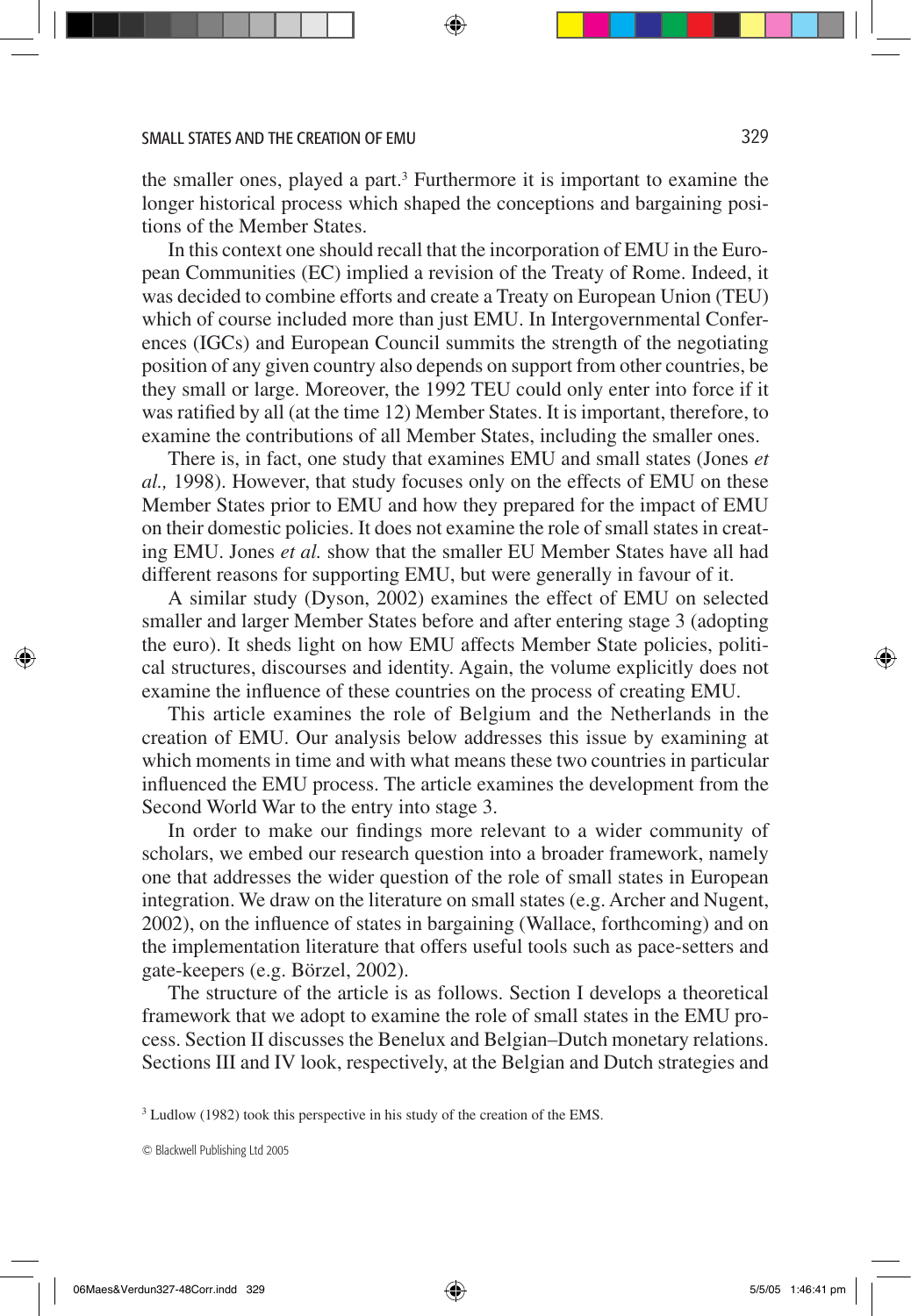contributions to EMU. Section V compares the two countries in light of the Wallace framework, and the final section draws conclusions about the role of Belgium and the Netherlands in the creation of EMU.

#### **I. A Framework for Studying Small States in European Integration**

There is a growing literature on the role of small states in the European Union (see, *inter alia*, Archer and Nugent, 2002; Armstrong and Read, 2002; Galloway, 2002; Katzenstein, 1985; Miles, 2002; and Thorhallsson, 2000). Though there is no satisfactory definition, some have developed criteria to evaluate the size of a small state (Archer and Nugent, 2002). With regard to EU Member States there have been debates as to how to label the smaller Member States in the EU. It is often stated that there are six large countries – France, Germany, Italy, Poland, Spain and the United Kingdom. The criteria usually are size of population and gross domestic product (GDP). Often a more subjective judgement is made to determine whether a country should be placed into one or other category.

The influence of states on the European integration process is related only in part to their size. It is extremely difficult to assess Member State influence in the EU policy-making process. This is because of the norm of consensusbuilding – therefore co-operative games are the typical procedure – and because governments exercise power in more indirect ways (Wallace, forthcoming, p. 9). Helen Wallace distinguishes seven sources of influence for the states in EU decision-making: (1) political weight, (2) political practice, (3) economic weight, (4) social and economic practice, (5) persuasive ideas, (6) compelling demands, and (7) credibility and consistency. In other words, nearly by definition, small states 'score' lower in categories 1 (political weight), 3 (economic weight), but can be strong in the other five.

The implementation literature identifies an interaction between implementation at the domestic level and policy-making at the EU level (see, e.g., Falkner *et al.,* 2004). Börzel (2002) has analysed Member State responses to Europeanization in the area of environmental policy. She distinguishes between 'pace-setting' (actively pushing policies at the European level to minimize implementation costs), 'foot-dragging' (blocking or delaying costly policies) and 'fence-sitting' (neither systematically pushing or blocking policies).

In the early days of the EMU process, the debate was focused on two main controversies. The first was the primary source of monetary instability (inflation or exchange rate instability). The second issue was whether moving to EMU (which implied a transfer of monetary sovereignty to the European level) would contribute to greater monetary stability. Those who believed that exchange rate instability was the main problem advocated the need to move quickly to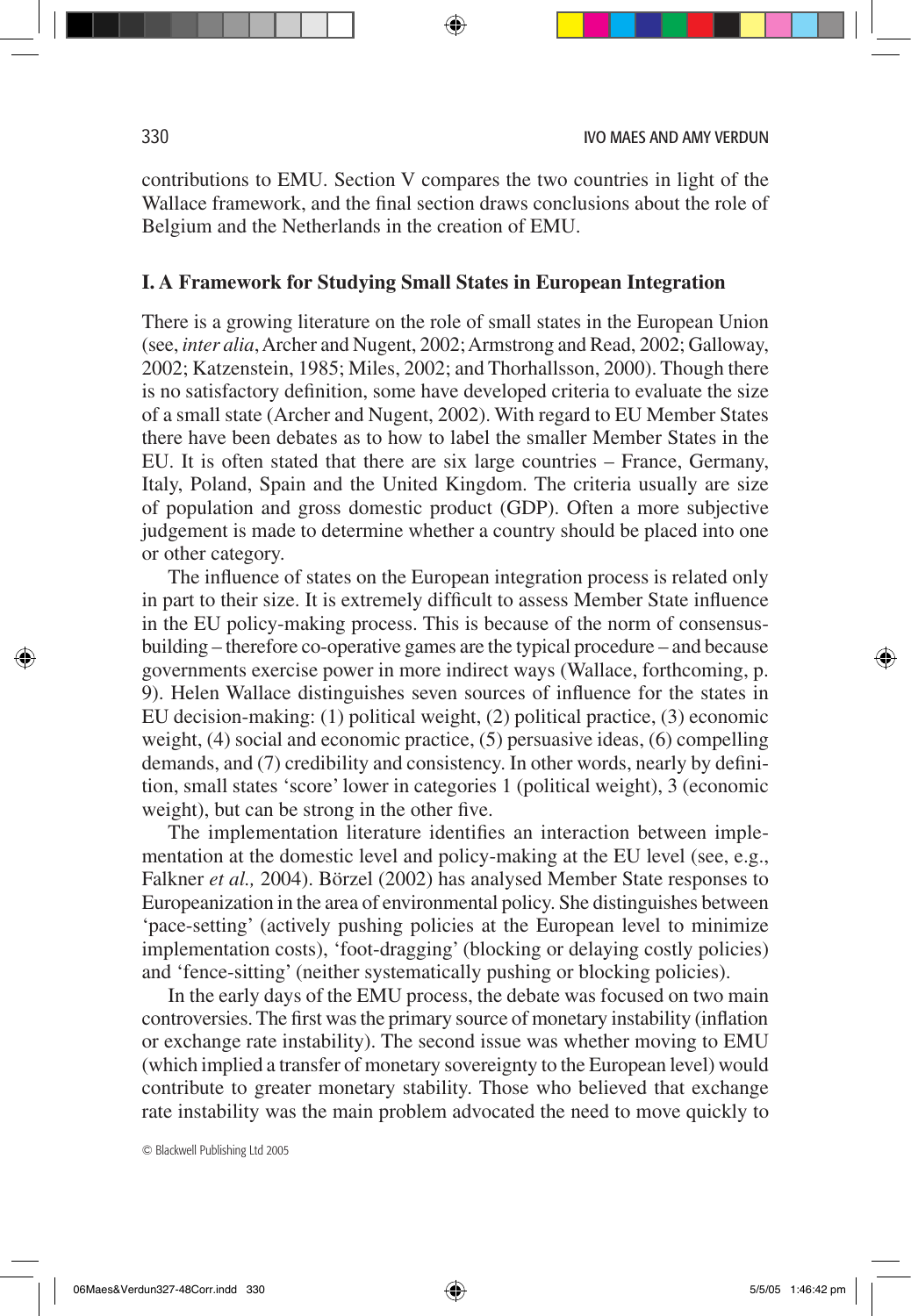fixed exchange rates (they were referred to as the 'monetarists', see below). The other group that felt that convergence in inflation performance needed to be secured first were aiming at having that in place before fixing exchange rates (referred to as the 'economists'). Belgium fell in the first category, the Netherlands in the second. Belgium played a 'pace-setting' role, because of its conviction that European integration needed exchange rate stability, but also because policy-makers favoured EMU in order to push through domestic reforms. The Netherlands played the role of 'gate-keeper' (which better captures Dutch concerns that EMU should guarantee price stability than 'foot-dragging'), while they had one of the best performances in the domain of monetary policies (stable exchange rates and low inflation).

The article examines the roles of Belgium and the Netherlands at various steps of the process. From the small states literature one learns that some small states are more influential than others. In order to determine whether and, if so how, Belgium and the Netherlands were influential, we adopt Wallace's framework with the seven sources of influence. Furthermore we examine how their roles can be characterized by borrowing the metaphors pace-setters and gate-keepers.

In this article the focus is mostly on official Belgian and Dutch positions.4 It is based on official documents, archival information and the insights derived from interviews.<sup>5</sup> Besides focusing on the political role of the two countries we reflect on the proposals made by people representing those countries (for example the Tindemans Report). However, we do not focus in detail on the contributions of specific important individuals who have Belgian or Dutch nationality who have played an important role in European economic and monetary integration (such as, e.g., Robert Triffin, Alexandre Lamfalussy or Wim Duisenberg).

## **II. Benelux: A Forerunner's Role**

Belgium, the Netherlands and Luxembourg founded the Benelux on 5 September 1944. The purpose was to set up a customs union between these countries as soon as the Second World War was over. There were various reasons why the three countries sought to co-operate. They are each small (neighbouring) west European countries sharing a largely common history (van Roon, 1994). In the 1940s they were confronted with the geopolitics of the day which made it evident that smaller countries could have more influence only if they joined

<sup>4</sup> This article refers mostly to 'official positions' of the governments (in particular Ministries of Finance) and central banks.

 $5$ The article draws on more than 50 background elite interviews with officials from various institutions, mostly in Belgium and the Netherlands, but also in the European institutions and some other Member States.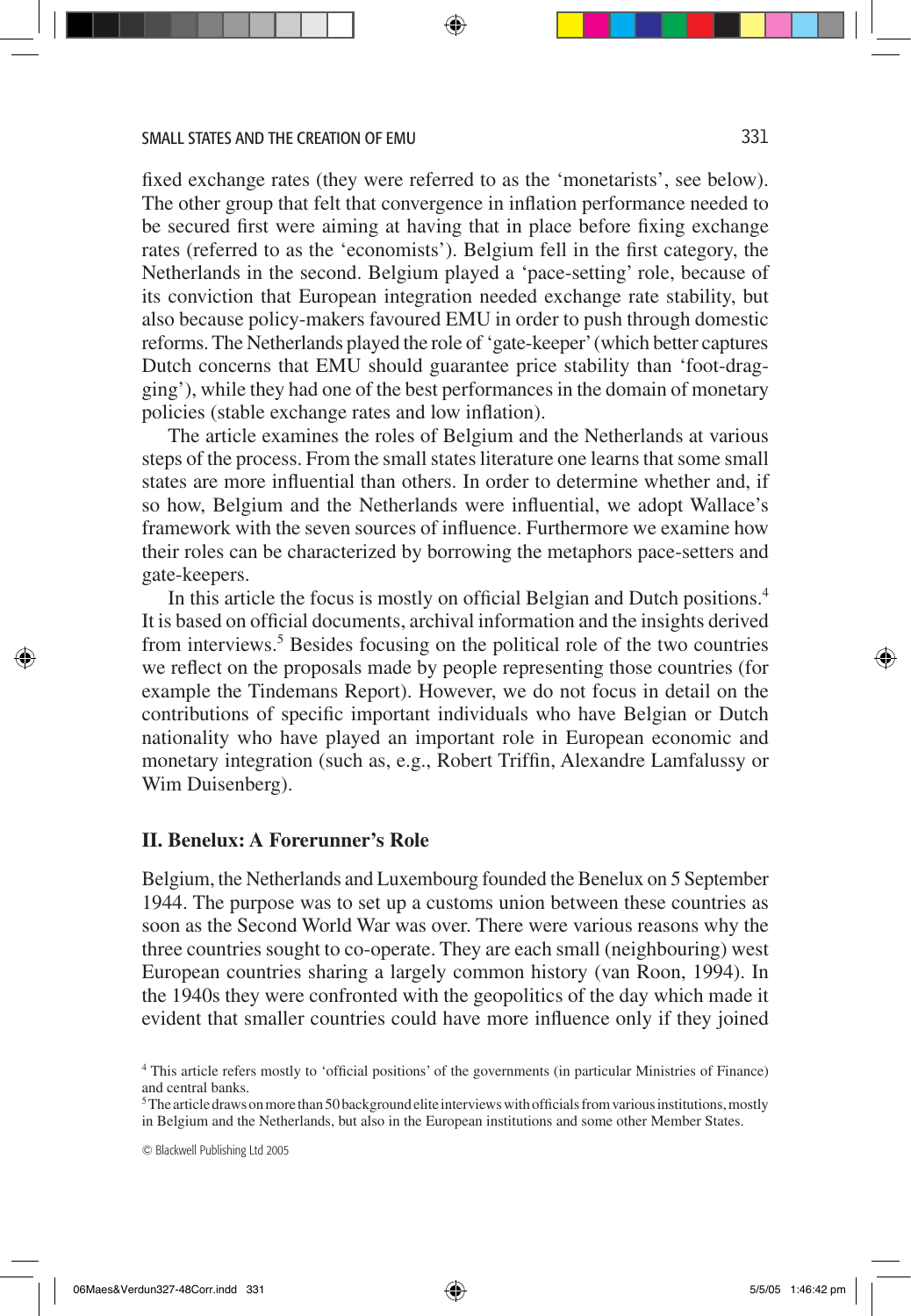together. Moreover, it was a reaction against the poor economic conditions before and during the Second World War.

The first agreement between the three countries was a bilateral monetary agreement, signed on 21 October 1943 (Polak, 1994).<sup>6</sup> The most important elements were the fixing of mutual exchange rate parities, mutual credit lines, and permanent contacts between the central banks in order to co-ordinate policies (Grosbois 1994, pp. 50–1). The bilateral monetary agreement was the first of its kind, and in the following years other collaborative initiatives would be inspired by the Benelux agreement. Because of this political, economic and social practice, the Benelux often played a leading and pace-setting role in the Community of six. A prime example is the Benelux memorandum of April 1955 which, after the failure of the European Defence Community, relaunched the European integration process, leading to the conference of Messina and the Rome Treaties. In subsequent years the Benelux memorandum again played a significant role, especially in institutional matters. An example was the proposal for the procedure of 'reinforced co-operation', which was taken up in the Amsterdam Treaty.

The experience of Belgium, the Netherlands and Luxembourg was a basis of reflection in the negotiations for the creation of the European Economic Community. In a way, the Benelux has been considered a 'testing ground' for integration. Bloemen (1992) has christened it the 'Benelux effect'. According to some (Harryvan, 1992, p. 169) the European Economic Community (EEC) would not have existed without the Benelux experience. Not only did it function as a positive exemplary model, it sometimes served as a case that represented circumstances and conditions under which collaboration or integration among the participating countries failed. Both positive and negative cases served as examples to the EEC countries.

In the area of monetary integration, the views of Belgium and the Netherlands rather quickly started to diverge. During the 1960s and 1970s Belgium and the Netherlands still elaborated plans for monetary co-operation, despite the fact that their currencies did not remain stable *vis-à-vis* each other, and the fact that they had opposing views on the path to economic and monetary integration (Janssens, 1981, p. 364). In 1969, when the Belgians elaborated their EMU plan, they found much inspiration in the Benelux monetary agreements (Archives Snoy). When the Bretton Woods system broke down, an agreement made on 21 August 1971 limited the fluctuation margins between the guilder and the franc to 1.5 per cent. It formed the only fixed but adjustable parity

<sup>6</sup> The agreement was between the Netherlands, on the one hand, and Belgium and Luxembourg, on the other. Belgium and Luxembourg had had fixed exchange rates since 1921 and formed the Belgium-Luxembourg Economic Union (BLEU). In this article we discuss Belgium and the Netherlands, rather than all three countries.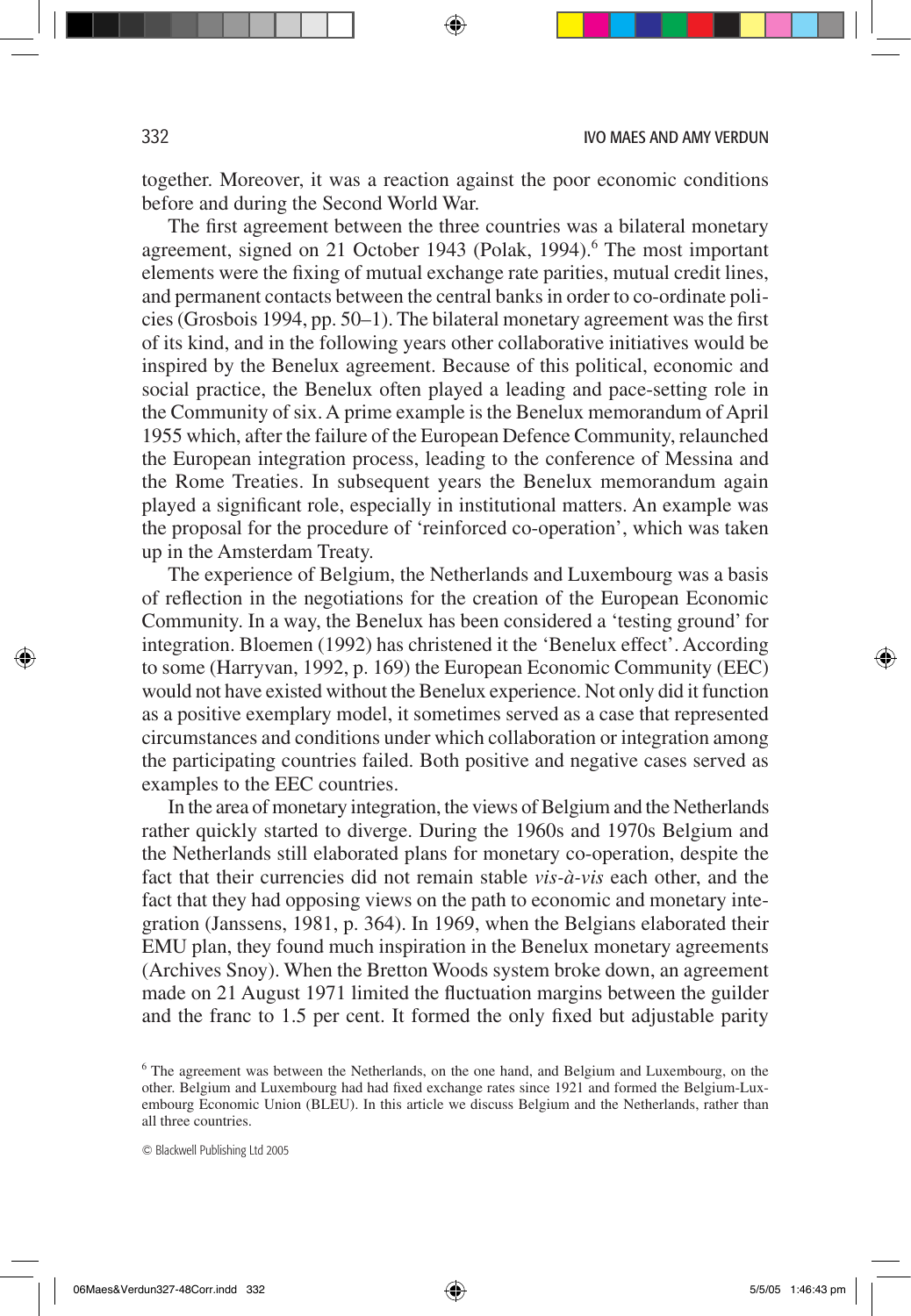mechanism in the EC until the launching of the snake in April 1972. It continued to exist even after the start of the European mechanism, which limited intra-EEC fluctuation margins to  $\pm 2.25$  per cent (known as the 'worm' in the snake). However, the Belgian–Dutch agreement was abolished in 1976. Over the next decades, the franc lost ground against the guilder. In the first decade of the EMS the guilder/franc parity was adjusted six times.

Summarizing, Belgium and the Netherlands started collaborating with Benelux very early on in the area of monetary policy-making. As such they influenced the Community through their political (2), economic and social practice (4). When the 1970s showed a difference in opinion about the road to EMU, they each contributed to the European integration process from their own perspective. Yet, although their strategies differed, they were united in supporting European integration.

## **III. Belgium: A Pace-setting Role**

In matters of European monetary integration, Belgium was a 'consistent *demandeur*'. When EMU was on the European agenda, it came forward with carefully elaborated proposals to advance the project. Just as important, it tried to keep EMU on the agenda in difficult times. Following the Wallace typology, Belgium influenced the EU decision-making process in this area in particular through political, social and economic practice (through Benelux and by being committed to EMU), persuasive ideas (proposals for EMU and for steps that contributed towards EMU such as the divergence indicator, see below), compelling demands (the need for EMU), and credibility and consistency (in keeping EMU on the agenda, also in difficult times). Naturally, Belgium's role varied depending on the circumstances, such as the general climate of European integration, the state of the Franco-German relationship, personalities, etc.

One can distinguish different elements in Belgium's pace-setting role. A first element was the development of influential ideas and proposals to shape the debate and set the agenda, marking also out the terrain for future EMU discussions. A second element were contributions as 'policy entrepreneur', putting forward concrete proposals to advance European monetary integration. Third, Belgium played a diplomatic role, often contributing to a crucial (Franco-German) consensus on EMU issues. Before investigating these different dimensions of Belgium's pace-setting role, it is important to understand the reasons for Belgium's engagement with EMU.

#### *Belgium as Pace-Setter*

Belgium's pace-setting role in the EMU process was based on the very high degree of consensus in Belgium in favour of European integration in the

<sup>©</sup> Blackwell Publishing Ltd 2005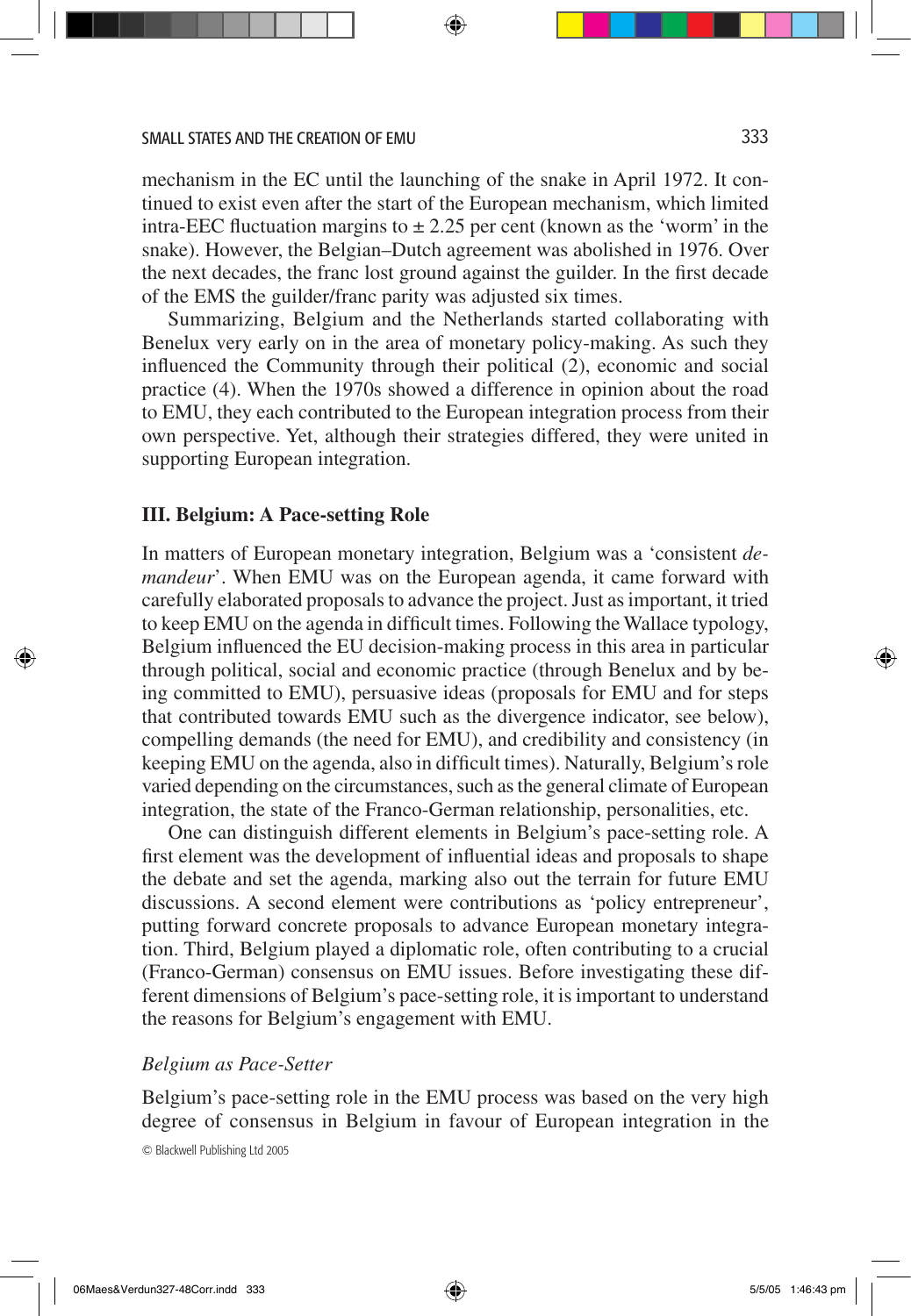post-war period (Maes, 2002; Smets *et al.,* 2003). EMU was an important objective of Belgium's European policy, as an essential element of political integration (Franck, 1998, p. 207). This consensus in favour of EMU is based on the structural characteristics of Belgium as a small open economy, its geographic location and attitudes in favour of European integration, induced by the experience of the two world wars. The consensus involved the main political parties and important social actors (such as trade unions and employers' organizations). The Christian Democrats, who dominated the post-war period, identified themselves strongly with European unification. A former Belgian Prime Minister Mark Eyskens remarked, 'Europe is like a fatherland to be loved' (Beyers and Kerremans, 2001, p. 16). The consensus extended to relations between the political and monetary authorities. Even the creation of central bank independence has not been an subject of major public debate in Belgium.

On the European scene Belgium typically was a close ally of the Commission. This closeness was based on the shared aim of a more federal Europe, the location of the Commission in Brussels and the fact that the Commissioner responsible for monetary matters has often been French (both of which facilitated contacts with the Belgian authorities).7

In Belgium, the EMS and EMU were also used by policy-makers as reasons to adopt and implement reforms and measures deemed necessary for reducing the severe imbalances that had emerged in the Belgian economy in the late 1970s and early 1980s. While these measures were vital for the future of the Belgian economy and society at large, their European justification was instrumental in gathering the necessary political support.

Belgium followed a stable exchange rate policy (social and economic practice). At the beginning of the 1980s, however, the Belgian economy was in very poor shape. In 1982, under a new Christian Democrat-Liberal government, there was a drastic reorientation of economic policy. At its core was an 8.5 per cent devaluation of the Belgian franc, a cut in real wages (with a temporary abolition of the wage indexation mechanism) and budgetary tightening.<sup>8</sup>This new policy led to an improvement in the economic fundamentals, which enabled the Belgian authorities gradually to pursue a more ambitious exchange rate policy (Lamfalussy, 2000). The new strategy was to keep the Belgian franc within the band and closer to the German mark (Godeaux, 1989). This progressive

<sup>7</sup> For example, at the time of the Hague summit there were good contacts between the French Commissioner Raymond Barre and Jean-Charles Snoy, the Belgian Finance Minister. They even had an exchange of their initial proposals for the summit on a confidential and personal basis (Archives Snoy). Likewise, relations between Jacques Delors and Philippe Maystadt were good (Dyson and Featherstone, 1999, p. 707).

<sup>&</sup>lt;sup>8</sup> As such there is a significant difference with Belgium's 'once and for all' devaluation and Italy's macroeconomic and exchange rate policy (Maes and Quaglia, 2003).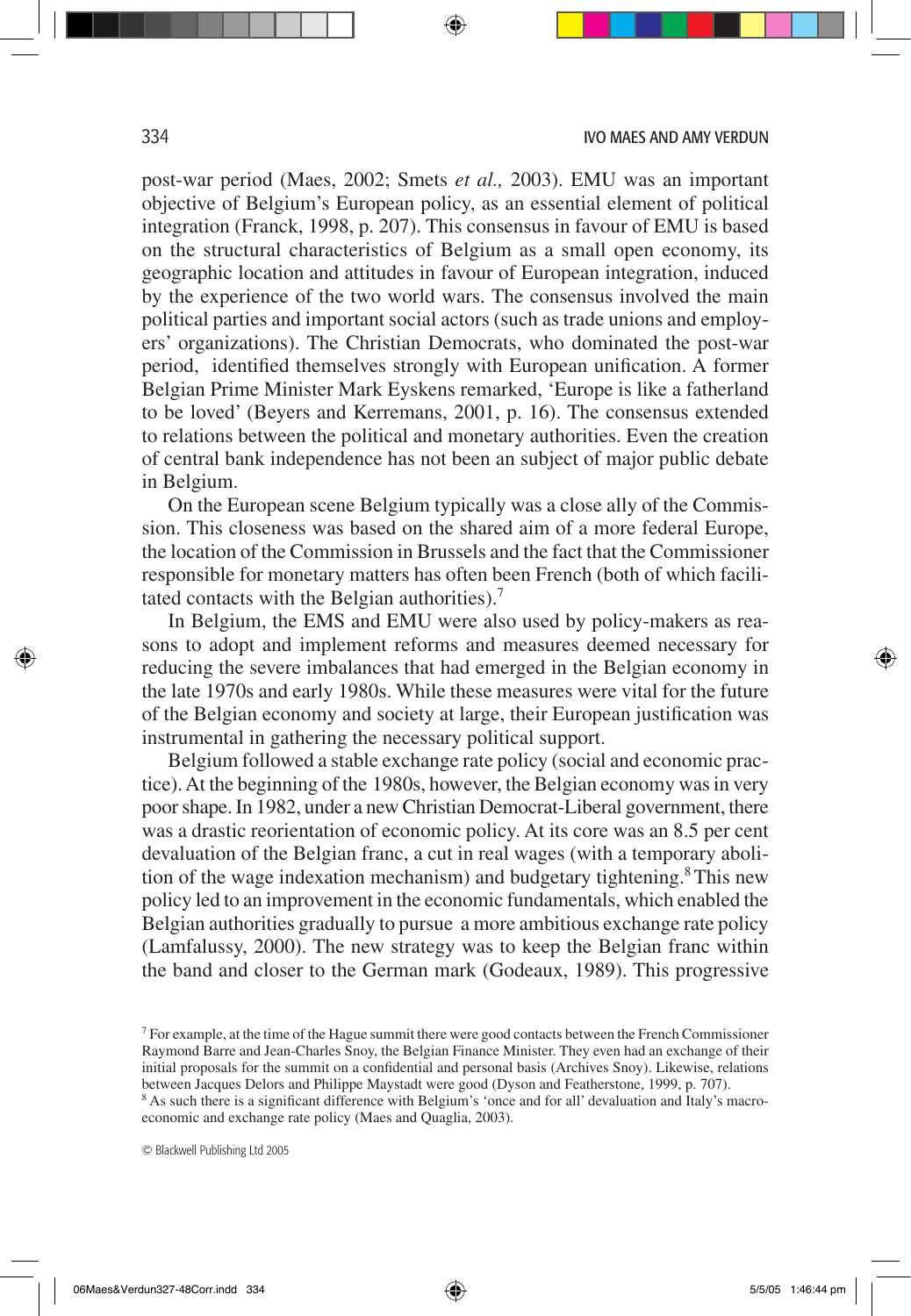

Figure 1: Exchange Rate of the Belgian Franc, the Italian Lira, the French Franc and the Dutch Guilder, against the German Mark (Logarithmic Scales, 1970=100) *Source:* National Bank of Belgium.

strengthening of the Belgian franc exchange rate policy culminated in the decision, in June 1990, to peg the Belgian franc formally to the German mark.

## *Shaping the EMU Debate*

*A Symmetric EMU.* The Belgian vision of the structure and functioning of EMU can be found in the Belgian plan for EMU of January 1970: 'A three-stage plan for European monetary solidarity 1971–1977' (Ministère des Finances, 1970). The ultimate aim of EMU, as stated at the Hague summit of December 1969, was the creation of a 'European monetary community'. According to the Belgian plan, two conditions had to be fulfilled: the unification of economic policies and a certain degree of homogeneity of the economies of the six Member States. This homogeneity referred not only to a degree of institutional homogeneity, but also to an absence of marked differences in the economic and social systems. Major institutional reforms were necessary for the final phase. The creation of new supranational Community institutions was crucial, implying a revision of the Rome Treaties.<sup>9</sup> EMU was organized around two poles: first, a 'Community Monetary System', like the Federal Reserve System in the United States and, second, a kind of economic government, *organes communautaires dotés des pouvoirs requis pour la poursuite d'une politique économique unique*. Economic policy was defined as encompassing budgetary and income policies. The new Community institutions would establish the general framework

<sup>9</sup> There was a clear difference between the Belgian and the French position in 1970. President Pompidou was against the creation of supranational European institutions.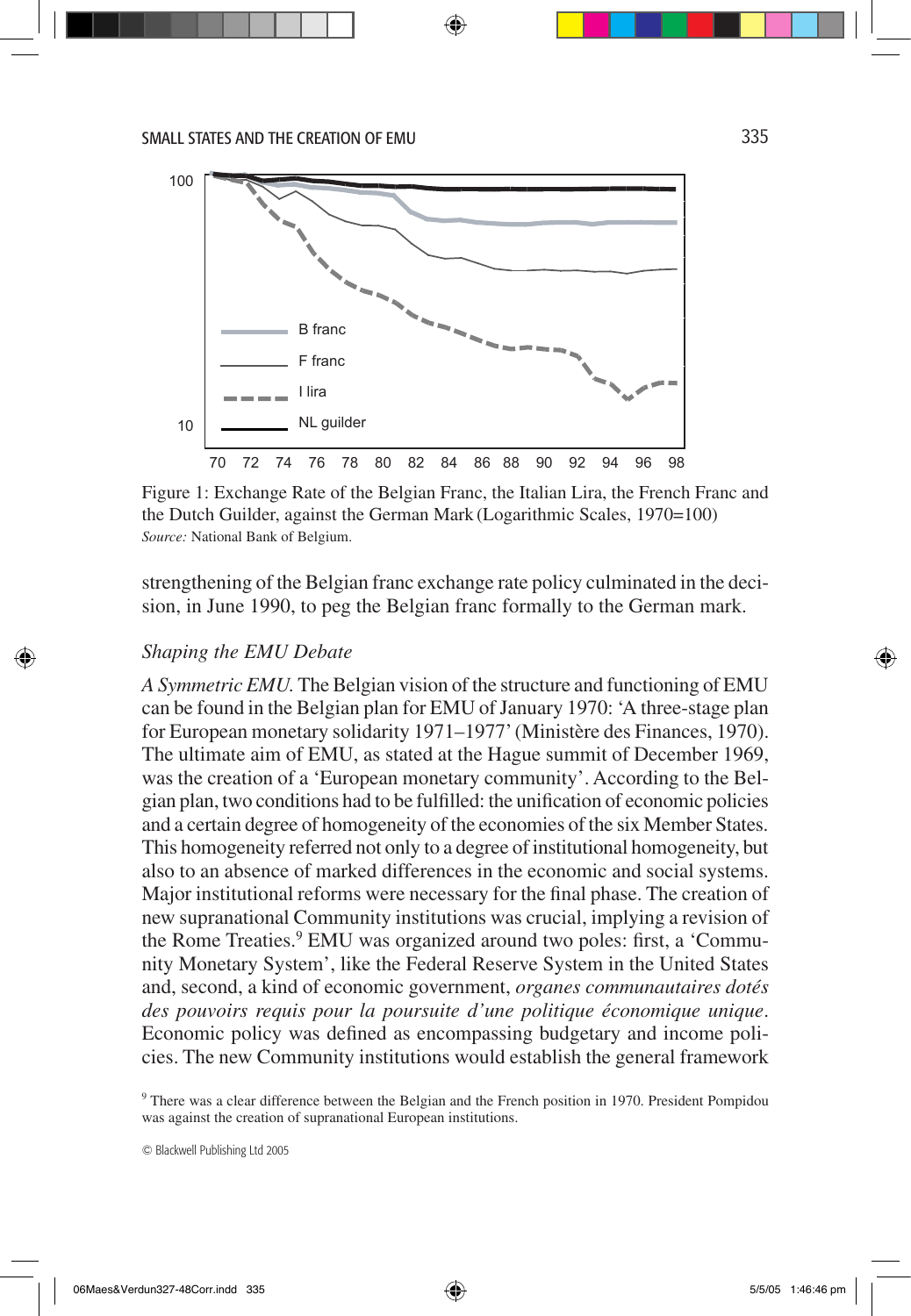within which the Member States had to administer their budgetary policy. The Community budget should gradually gain in importance.

When, during the 1991 IGC, the idea of a 'European economic government' was launched by France and the Commission, the Belgian government gave it its wholehearted support (Maystadt, 1998). Greater decision-making power for the Ecofin Council was regarded as essential both to strengthen the economic side and as a counterbalance to the monetary side, which was based on a unified monetary policy. However, the concept was not adopted in the Treaty. Economic policy remained in essence a national matter, leading to an asymmetrical EMU (Verdun, 2000). This debate contributed to Article 99 of the Treaty, which provides for the annual Broad Economic Policy Guidelines of the Member States and the Community, and a few years later to the creation of the Eurogroup.

*Parallelism with a Monetarist Emphasis.* The Belgian integration strategy had a 'monetarist' emphasis. Monetary co-operation and integration were seen as a catalyst for economic convergence. Thus there was no need to wait for complete convergence as the 'economists' would prefer (e.g. Ansiaux, 1970). Exchange rate stability has been central to Belgium's policies to promote European monetary co-operation. When Germany, in November 1995, proposed a 'Stability Pact for Europe', Belgium immediately reacted in a positive manner. However, the Belgian Finance Minister, Philippe Maystadt, also stressed the need to supplement the budgetary stability pact by a 'monetary stability pact'. This would focus on the exchange rates between the single currency area and the other Member States of the EU (Maystadt, 1998, p. 10). He was drawing on the idea, continuously stressed by Belgian officials, that exchange rate stability is important in a single market. Moreover, this could also help the convergence process in the other Member States. The ensuing discussions led to the creation of a new exchange rate mechanism, the so-called ERM2 (Brouhns, 1997, p. 53).

Although it took this 'monetarist' view, Belgium agreed with the consensus on the need for parallel progress in the economic and monetary spheres (de Strycker, 1970, p. 21). Apart from parallelism as a compromise solution, the Belgian authorities were convinced that monetary co-operation was not sustainable without sound economic fundamentals and economic convergence. Co-ordination of economic policy had to make a contribution here, not only by recommending suitable policy measures to Member States, but also by enhancing their effectiveness by mutual co-ordination of national measures.

*Scope for Different Speeds.* The concept of a multi-speed Europe is a controversial and highly sensitive one. The official discussion on this strategy was triggered by the Tindemans Report, presented at the December 1975 European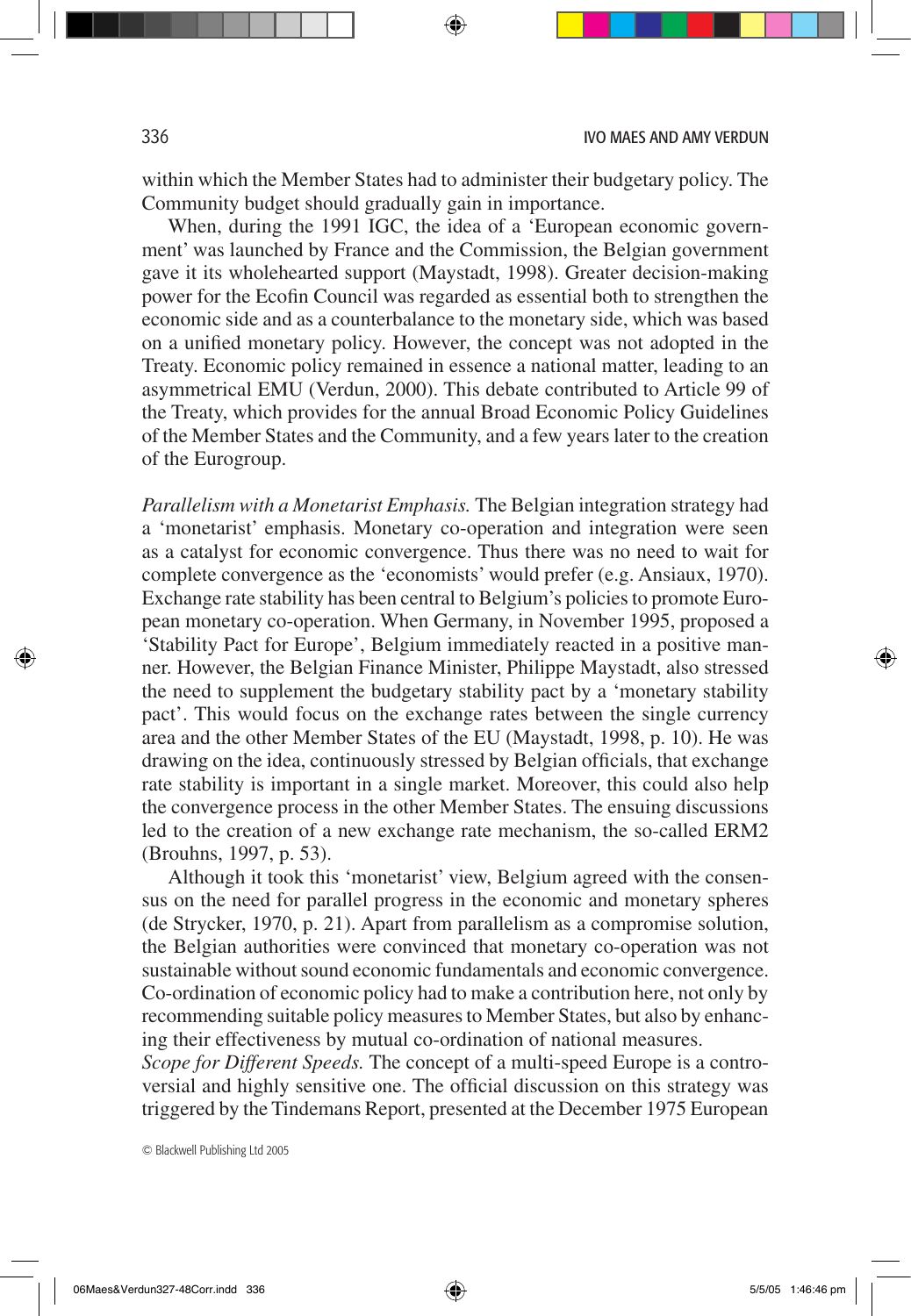Council. It came out when a relaunch of EMU was unlikely as economic and monetary policies diverged. The report defined for the first time the elements of multi-speed integration. Member States that were in a position to make progress had to be able to do so without waiting for the ones which lagged behind (Tindemans, 1976, p. 27). The snake would provide the framework. It would become the pivot of the new strategy subject to greater co-ordination of economic and monetary policy (Rey, 1994, p. 32). The multi-speed idea met with widespread scepticism, as many feared that the Community could disintegrate. However, it gradually gained more acceptance and was eventually applied successfully in the EMS and the TEU.

## *Contributions as Policy Entrepreneurs*

Belgium was a 'policy entrepreneur' a number of times during the EMU process, for example concerning the mechanisms of monetary solidarity (official credit and settlement facilities). The basic idea was that such mechanisms not only promoted mutual monetary co-operation, but – by demonstrating a collective stance – were also a more efficient way of averting currency speculation than isolated national measures. As chairman of the expert committee of the Werner Group, the governor of the National Bank of Belgium, Hubert Ansiaux, left his mark on the proposals designed to elaborate mutual support mechanisms (Werner, 1991, p. 24).<sup>10</sup> Belgium was later in favour of giving the European Fund for monetary co-operation (EFMC) sufficient responsibilities and resources to make possible, from the outset, a real co-ordination of monetary policy (Vlerick, 1974, p. 13). At the time of the EMS, the Belgian representatives continued to focus on strengthening the EC credit mechanisms.

One of Belgium's most significant contributions came in the negotiations on the monetary dimension of the Single European Act (SEA) in 1985 (de Ruyt, 1989) – the first major revision of the Rome Treaties. While EMU could not be an immediate objective, it was crucial that the treaties should mention the *acquis communautaire* in monetary matters (EMU as an aim of the Community, the EMS and the ecu). Belgium prepared its proposals carefully, manœuvred to prevent the Commission becoming isolated, and negotiated hard and tenaciously on the issue.11 The SEA was a crucial stepping stone for further progress on EMU (Delors Report).

<sup>&</sup>lt;sup>10</sup> Ansiaux gave regular overviews of the work of the Werner Group in the Committee of Governors. After his presentation of 11 May 1970, Bernard Clappier, who was also a member of the Werner Group, remarked that he could add only a few nuances, saying that he was less optimistic than Ansiaux (Minutes of the 39th Meeting of the Committee of Governors of 11 May 1970, Archives ECB).

<sup>&</sup>lt;sup>11</sup> For the Ecofin of 18 November 1985, only the Commission and Belgium had submitted a contribution on the monetary dimension of the SEA (Minutes of the 1042e session, Archives NBB). After the December Luxembourg summit the delegates of the Commission, as well as those of France and Italy, informally thanked the Belgian delegation for its tenacity.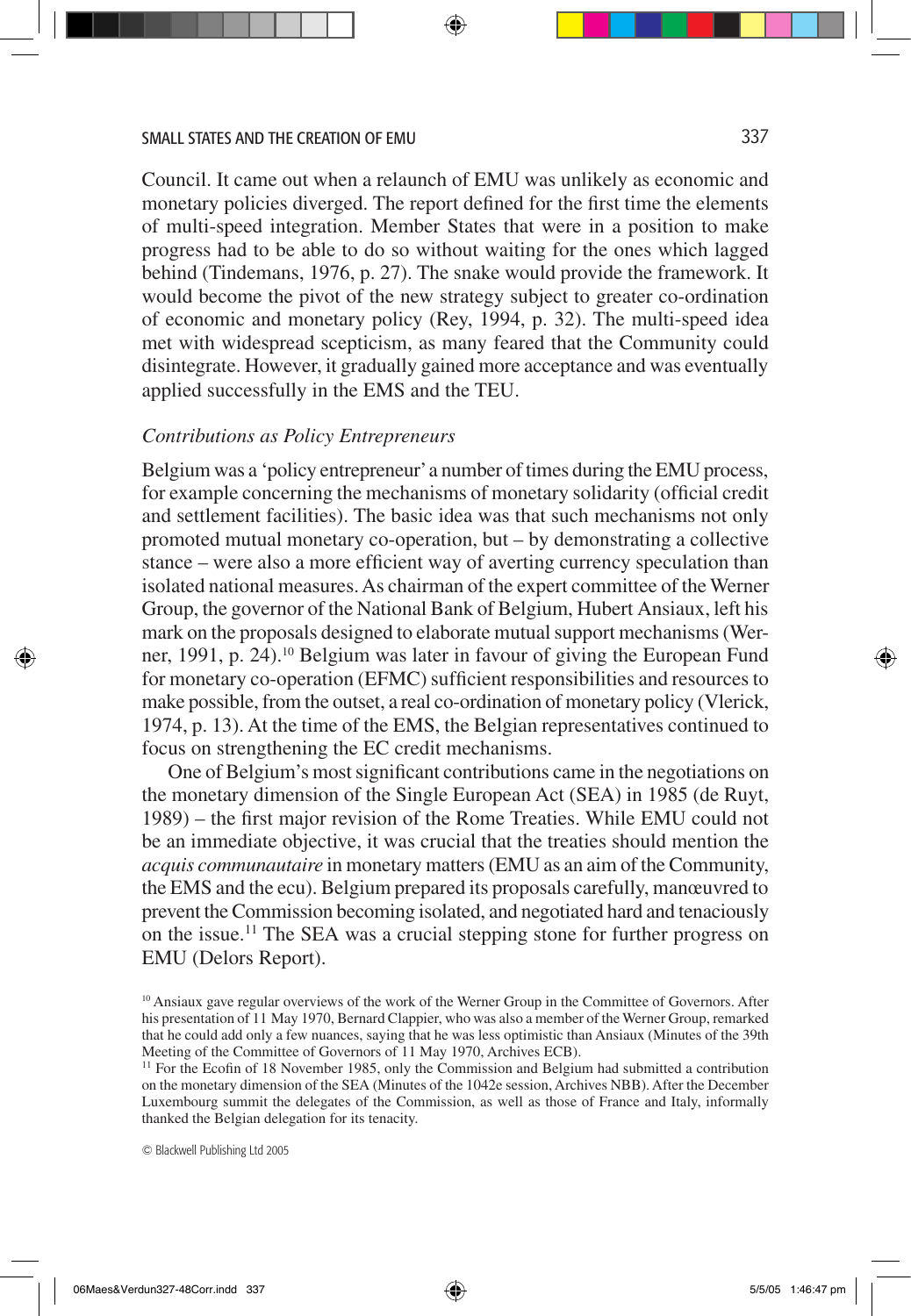#### *Furthering Franco–German Compromises and an EMU Consensus*

It is remarkable that, even in periods of strong Franco–German co-operation (e.g. at the time of Schmidt and Giscard d'Estaing, or Kohl and Mitterrand), Belgian monetary diplomacy often contributed to resolving Franco–German monetary controversies. An example was the Belgian contribution to the preparations for the EMS (Ludlow, 1982, p. 165). The Belgian idea of the 'divergence indicator' opened the way for agreement on the provisions of the EMS resolution of December 1978, even if the instrument was subsequently hardly used. Another example is the Belgian proposal, during the 1991 IGC, to call the new second stage institution the 'European Monetary Institute' (Schönfelder and Thiel, 1996, p. 132). It was instrumental in bridging the differences between France, proposing the creation of the ECB, and Germany, in favour of a 'Council of Presidents of Central Banks'. A further example is the Belgian proposal, during the negotiations on the Stability Pact, for the definition of a severe recession, when sanctions would not apply. It distinguished two triggers, an automatic one (a decline in GDP of 2 per cent or more), on which Germany insisted, and one for which the Council of Ministers had to take a decision (a decline in GDP of between 1 and 2 per cent), as preferred by France (Quatremer and Klau, 1999, p. 132).

Thus, Belgian officials played an important role in brokering compromises and furthering consensus, even at a time of strong Franco–German co-operation. In so doing, Belgian monetary diplomacy played an active role in the EMU process.

#### **V. The Netherlands: The Gate-keeper**

## *Dutch Attitudes towards European Integration and EMU*

As is the case with Belgium, the Dutch economy is small and open, and highly dependent on the larger world economy. As such the Dutch have typically been very much in favour of European integration. Though the focus of the Dutch was initially geared more or less equally towards both the United States and Europe, their ties to other European countries have been gradually strengthened to a point where the Dutch can be seen as being amongst the most supportive of the European integration process.

Following the Wallace typology, the Netherlands, like Belgium, influenced the EU decision-making process in this area in particular through political, social and economic practice (through Benelux and by being committed to EMU). Similarly the Dutch at times offered important persuasive ideas (strong emphasis on the type of EMU), compelling demands (the need for EMU), and credibility and consistency (in keeping EMU on the agenda, and by 'successful'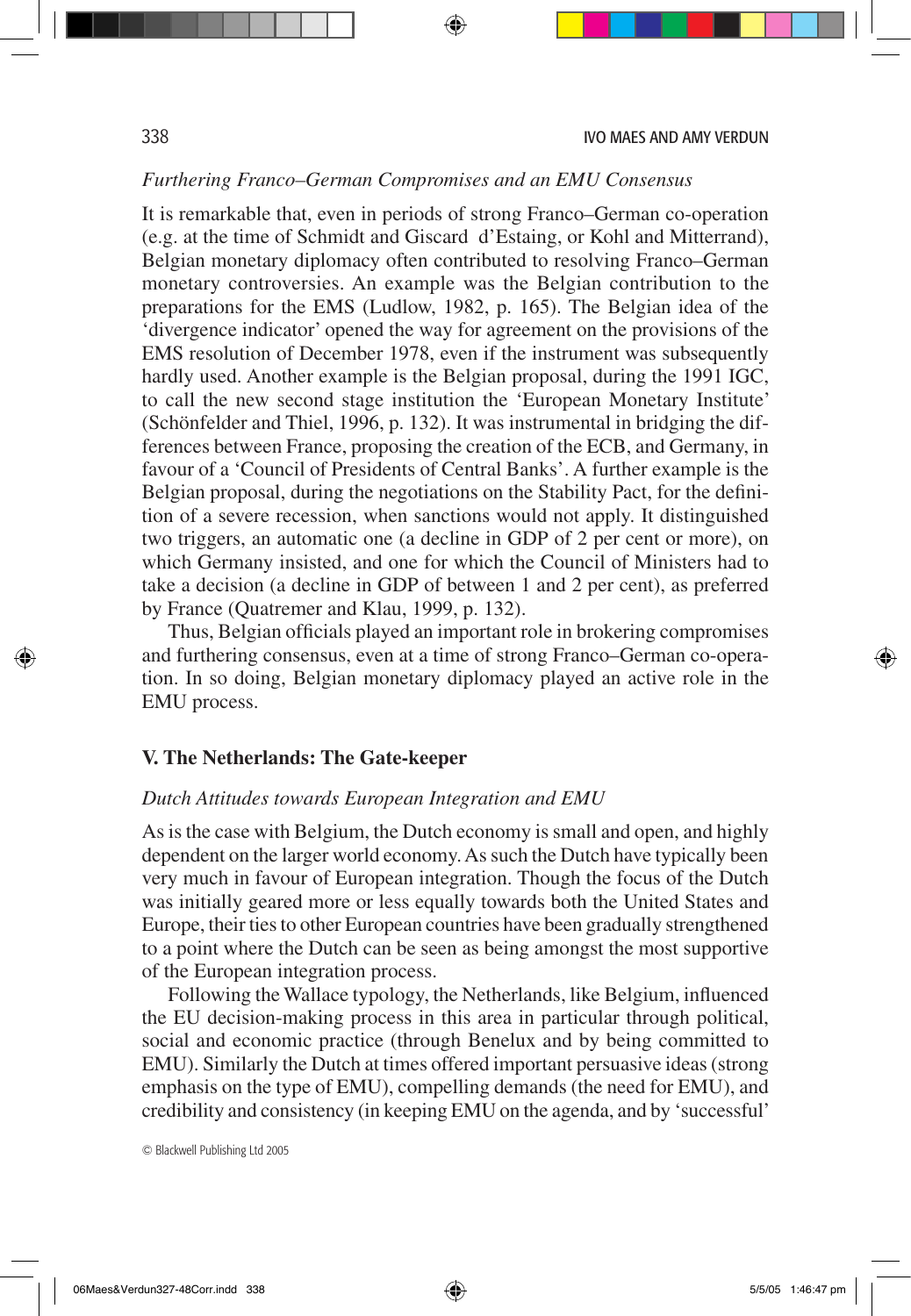monetary policies that were in line with those pursued in Germany). Again, as was the case with Belgium, the role of the Netherlands varied depending on the circumstances.

With the collapse of the Bretton Woods system in the 1970s, the Dutch authorities refocused and upgraded the importance of securing exchange-rate stability in Europe (Rood, 1990). At the time of the Werner Report, the Dutch were in favour of further economic and monetary co-operation. Their concept of EMU was different from that held by the Belgians. The end goal – EMU – was accepted, but the path to reach it was that of the 'economists'.

During 1970s, like many other states, the Netherlands had to learn the hard way that high inflation can be devastating for a small open economy. After having been hit by the oil shocks of 1973 and 1979, the Dutch realized more than ever before that their economy was fully dependent on those of others. Against this background, the Dutch monetary authorities chose to follow a policy of maintaining a 'hard guilder'. During the late 1970s and early 1980s the guilder still devalued against the D-Mark (October 1976, October 1978, September 1979, and March 1983). Thereafter there were no more exchangerate adjustments *vis-à-vis* the D-Mark. This performance increased the influence in the categories of 'political' and 'social and economic practice', as well as in the category 'credibility and consistency'.

## *Supporting the German Model*

Throughout the late 1960s and 1970s the Dutch monetary authorities favoured close monetary co-operation with other EC Member States. They made alliances with the Germans on policies for further economic and monetary integration. Like the Germans, the Dutch were keen to ensure that macroeconomic integration was well developed before moving towards deeper monetary integration. The Dutch and German governments both belonged to the 'economists' camp in the well-known debate between 'economists' and 'monetarists' on how best to obtain further monetary integration. Nevertheless, they favoured closer European co-operation in this area. They backed the exchange-rate agreements that were established to promote monetary and trade stability in Europe, such as the snake and the ERM, whilst at the same time promoting an EMU based on 'economist' principles.

## *The Dutch Strategy: Parallelism with an Economist Emphasis*

The Dutch continued to prefer economic co-ordination to parallel monetary co-operation. Nevertheless there appeared to have been differences between the foreign and finance ministries about the path to EMU. The Ministry of Finance was more hesitant to accept supranational governance in this area of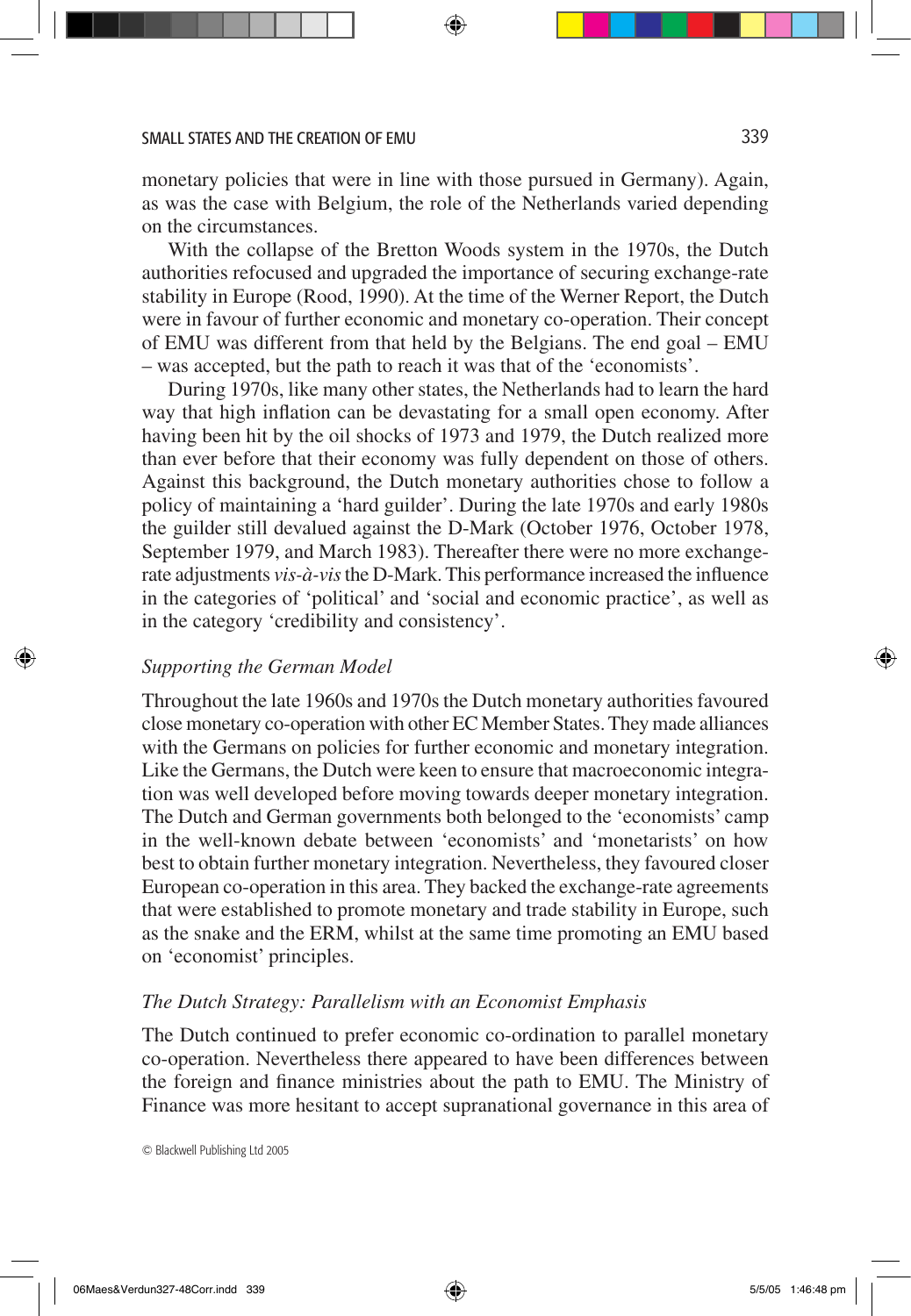policy-making. Nevertheless these differences were not so fundamental that they challenged the overall Dutch perspective on EMU. The Dutch wanted EMU to be constructed within a broad framework of stability that would also include economic and monetary convergence in policy objectives and outcomes.

When first reporting on the 1970 Werner Plan to the national parliament the Dutch Minister of Finance, Johannes Witteveen, gave his initial support. He considered the plan to be in line with the Dutch view of EMU which he had personally set out in a speech only five months previously<sup>12</sup> (Tweede Kamer, Zitting 1970–1971, 9e vergadering 15 October 1970, p. 371). However, his major concern was that it put too much emphasis on the monetary provisions. Six months later, in the light of changes made by the European Council on 9 February 1971, the Dutch Finance Minister was considerably more satisfied with the progress of EMU. The Minister voiced the importance of considering the first stage of EMU as merely a first step, and that full economic and monetary union – rather than merely exchange rate co-operation – should be the end goal. Furthermore, Witteveen stressed the importance of making decisions on budgetary policy at the European level which would improve the overall co-ordination of budgetary policies of the Member States. This provision would ensure the parallelism between economic and monetary integration (Eerste Kamer, Zitting 1970–1971, 23ste vergadering 17 February 1971, pp. 667–8). Furthermore the Dutch warmly welcomed the significant role for the still to be established European Parliament. At this time the French were much more sceptical about transferring powers to existing and potentially newly created supranational institutions.

Though the economic situation changed in Europe in the 1970s, the Dutch did not give up hope of creating EMU. In 1976, the then Minister of Finance, Wim Duisenberg, put forward a plan to improve the co-ordination of economic policy and the management of exchange rates. The 'Duisenberg plan' was in line with the 'economist tradition' in that it aimed at consultation and co-ordination of economic policy (see Oort, 1979). However, the plan assumed only voluntary co-ordination.

In the late 1970s and early to mid-1980s the Dutch economy suffered from low economic growth, rising unemployment and lack of competitiveness (Szász, 1988, pp. 208–9). The Dutch monetary authorities reacted to this situation by deciding among other things to pursue a strong currency policy and closely follow German monetary policies (see Verdun, 2002, pp. 241–2). They aimed at securing fixed exchange rates between the guilder and the D-Mark and this policy objective was maintained until the launch of the euro in 1999. The Dutch exchange rate *vis-à-vis* the D-Mark had been the most stable of all ERM currencies during the two preceding decades.

<sup>&</sup>lt;sup>12</sup> Speech to the Amsterdam Chamber of Commerce on 26 May 1970.

<sup>©</sup> Blackwell Publishing Ltd 2005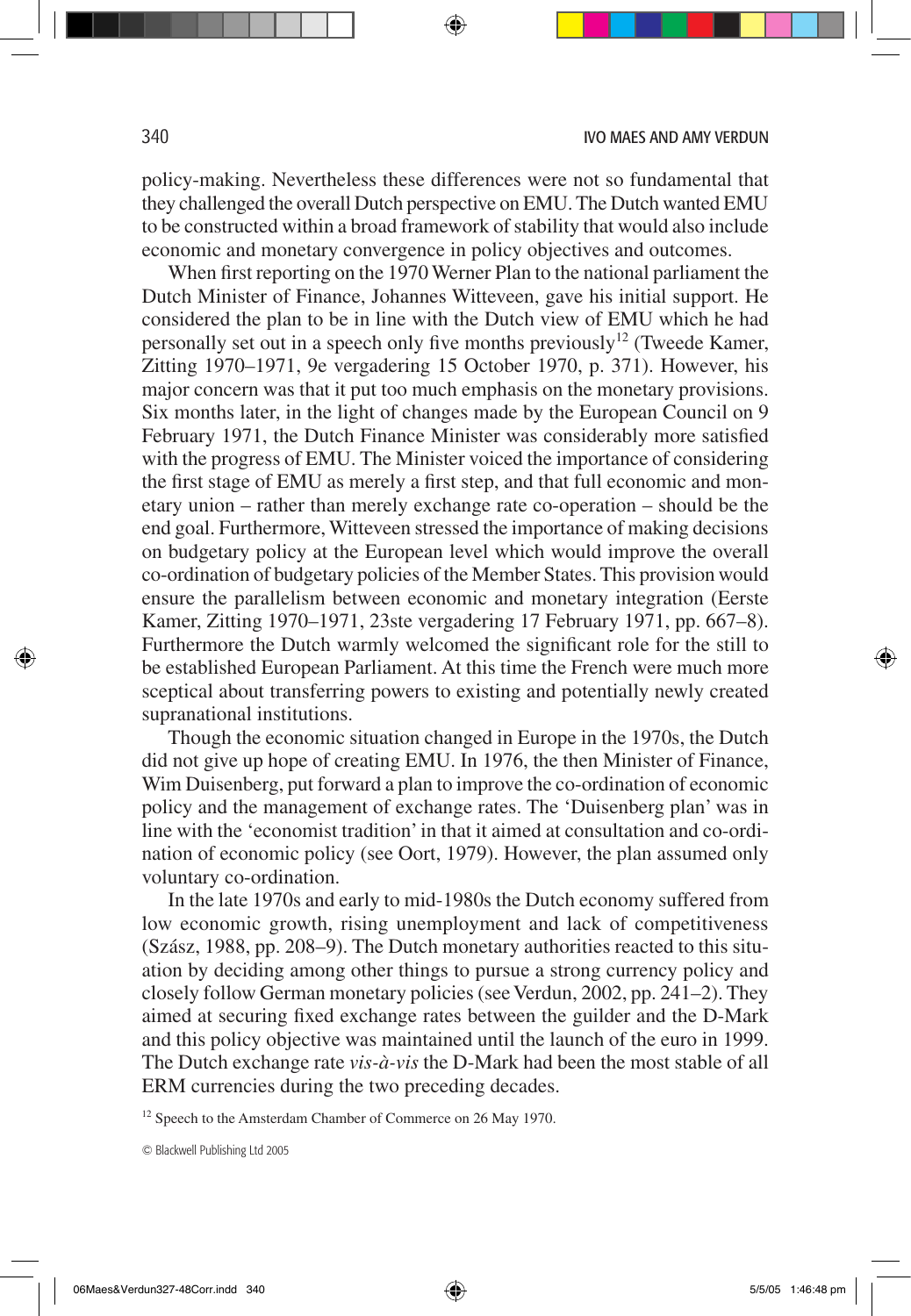The Dutch were reflecting not only on their own performance. The issue of who would qualify to join the third stage of EMU was a Dutch topic of concern. When the ERM was under pressure, the idea of a 'two-speed' EMU was often discussed. The Dutch were among those who advocated a two-speed EMU if some states failed to meet the convergence criteria and also urged strict adhesion to the timetable (*Het Financieele Dagblad*, 1993). Yet they did not want to compromise on the convergence criteria. The Dutch were often outspoken advocates of the German model. For example, to ensure low inflation, they advocated adopting money supply targets and monetary instruments similar to those in Germany, rather than relying on inflation targeting as the British advocated (*Financial Times,* 1995). On various occasions, when the performance of states like Italy, France and other southern European states in meeting the convergence criteria was poor, the Dutch suggested going ahead with a smaller group. Thus Duisenberg, at this point Dutch Central Bank President, stated that an EMU without Italy was possible, but it would be unthinkable without France. France should be able to join by 'a political judgment' (*Financial Times*, 1995). On another occasion, a Dutch official argued that the whole EMU project would lose credibility if Italy was allowed to join. In 1996, when the former French President Valéry Giscard d'Estaing suggested the idea of loosening the convergence criteria, the Dutch were again at the forefront, arguing that such an idea was unacceptable (*Algemeen Dagblad*, 1996). By November 1996 prominent Dutch figures, such as former central banker André Szász, advocated that EMU should start with a small group (*NRC Handelsblad,* 1996).

## *Dutch Leadership in the Run-up to the Maastricht Treaty and Beyond*

The Netherlands was influential in the relaunch of EMU in the late 1980s and early 1990s, particularly during the IGCs. During the negotiations on the SEA in November 1985, the Dutch tabled an important compromise proposal on the monetary dimension of the SEA, contributing to German acceptance of this idea (de Ruyt, 1989, p. 179). In the second half of 1991, the Dutch government, headed by Prime Minister Ruud Lubbers, held the rotating presidency of the EC when the Maastricht Treaty was negotiated. The Dutch negotiators in the IGC on political union adopted a very proactive approach at the start of their presidency, launching an ambitious proposal to reform the institutional structure of the EC to adopt a 'tree-like structure' (persuasive ideas). Nevertheless, this proposal for political union went too far for many states, which meant that the Dutch had to withdraw it and return to the draft treaty of the previous Luxembourg presidency.

With regard to EMU negotiations, they also made a provocative start. In late August 1991 the Dutch tabled a so-called 'technical paper', which toyed with the idea of introducing a 'two-speed Europe' (*Financial Times,* 1991a).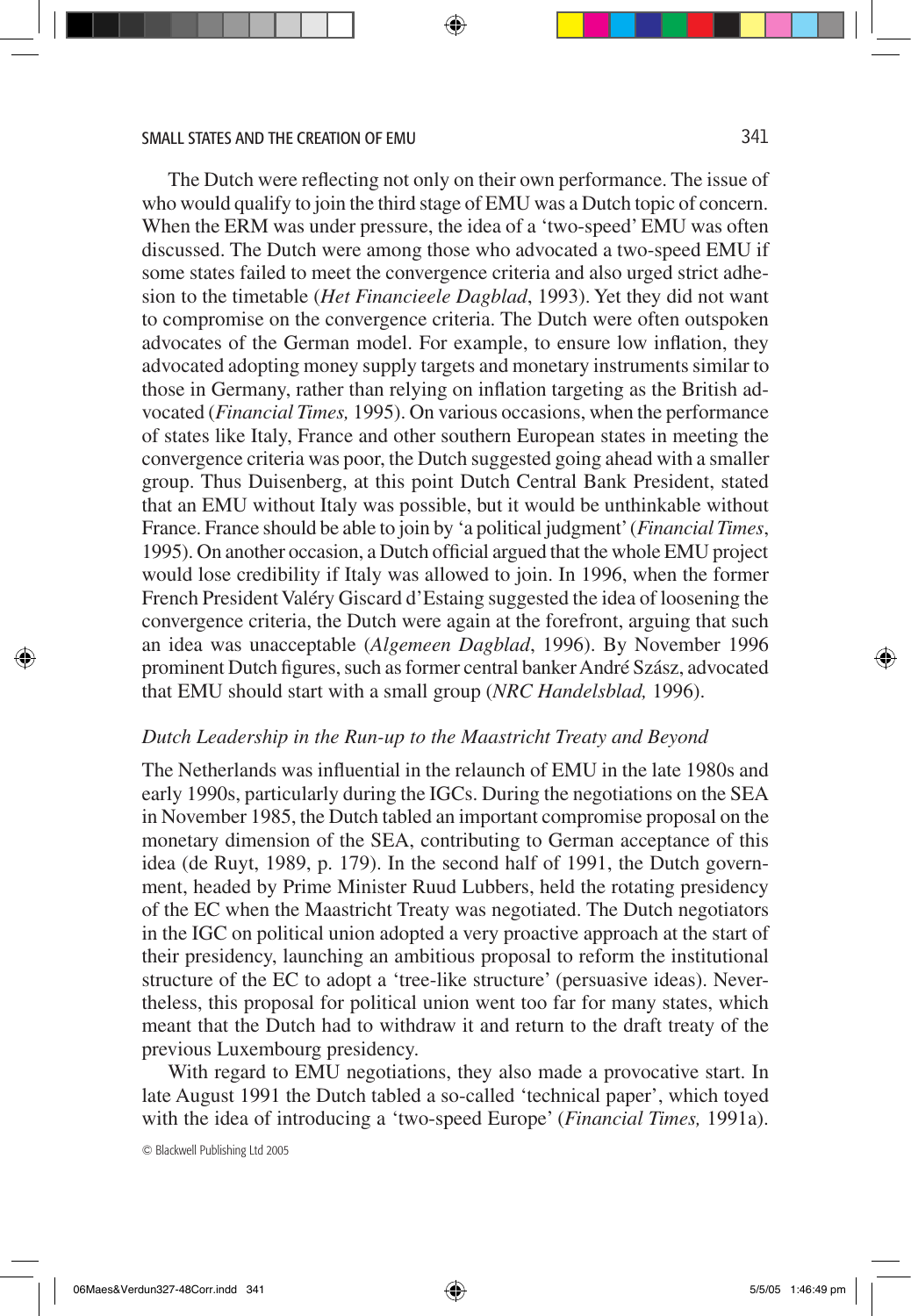This proposal was aimed at being able to start off with a hard core of states who were ready (e.g. Germany and the Benelux) and leaving behind some countries that would need longer to converge (e.g. Italy, Spain, Portugal and Greece). It would also allow countries that were more sceptical about EMU a path for slower participation (notably the UK and Denmark). This proposal met with objections from the southern Member States (*Financial Times*, 1991b). throughout the remainder of the autumn the Dutch worked on a compromise that would keep the Germans on board (who were only interested in an EMU that would not endanger the price stability objective), whilst at the same time finding wording that would be acceptable to even the most sceptical countries, the UK and Denmark. The end result was the successful incorporation of EMU into the TEU with opt-outs ('derogations'). Furthermore EMU would only start with those countries who had met the convergence criteria.

When the idea of an economic government was launched during the IGC leading up to the Maastricht summit, the Dutch sided with the Germans in being highly sceptical of such an institution (Verdun, 2003). Like the Germans, they feared that the ECB would be subject to too much intervention by political authorities. On the other hand, when the EMU blueprint was being discussed, the Dutch became more accepting of an EMU that was based more on exchange rate co-operation and a single currency, even if further economic co-operation was not guaranteed as would have been the case if a fully parallel EMU had been created. Again, the Dutch sided with the Germans while brokering a deal with the others.

Though taken up in the Treaty, EMU was by no means completely settled in 1991. The interpretation of the convergence criteria would remain a hot political topic. The Germans were concerned, once EMU became fully operational, that some countries might return to their old practices of high levels of public borrowing and high levels of inflation. The Dutch were among the countries most supportive of the Germans and thus spoke up about their concerns. As already mentioned above, the Dutch–German relationship had been carefully crafted throughout the 15 years prior to signing the Treaty on European Union (Brouwer, 1999). Also, the German government had to do a careful balancing act between being proactive on what it considered important, and not seeming to be too dominant within the broader European context.

One could characterize the Dutch role in the EMU process as consisting of continuously trying to accommodate the Germans whilst keeping the other Member States on board.<sup>13</sup> Given their good relations with the UK the Dutch could often be seen doing a 'east–west' balancing act mediating between the UK and Germany, whilst at the same time trying to accommodate the voices from the south.

<sup>13</sup> For an analysis of this behaviour in the Stability and Growth Pact, see Heipertz and Verdun (2004).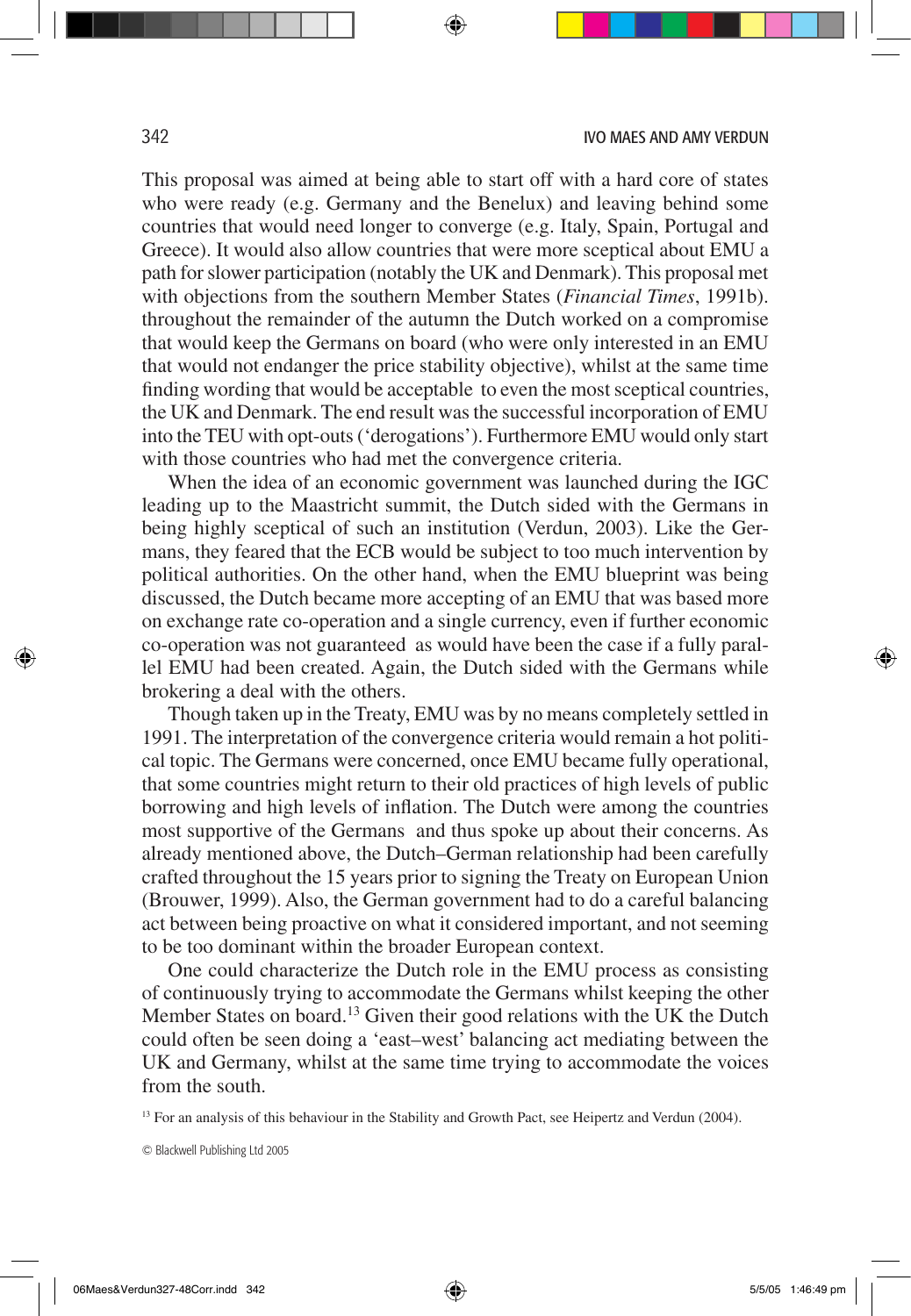#### **V. Applying the Wallace Framework**

Turning to Wallace's framework, Belgium and the Netherlands influenced the EMU process through political practice, social and economic practice, persuasive ideas, compelling demands, and credibility and consistency. The findings are summarized in Table 1.

They offered success in the area of political practice and social and economic practice through their Benelux experience. For example, Belgium and the Netherlands had already concluded a bilateral monetary agreement in 1943. In the monetary area, they contributed persuasive ideas, but it is important to stress that these ideas were different from one another. They had different visions as to what road to EMU the Community should take. They made compelling demands which enabled them to put EMU on the agenda at a time when the larger Member States did not have that aim as an important priority. Their credibility and consistency allowed their voices to have significant weight throughout the process.

In matters of European monetary integration, Belgium was a 'consistent *demandeur*'; it played a pace-setting role. As in many other areas, it was often a close ally of the European Commission. The content of Belgian persuasive ideas can be characterized as monetarist. Typical of the Belgian approach, such as in the Belgian contribution to the Werner Report, were proposals for furthering exchange rate stability and monetary co-operation, the underlying aim being that they would act as a catalyst for economic and political integration. It gave the Belgian EMU strategy a monetarist accent, even if Belgium agreed from the start to the need for parallel progress in the economic and monetary spheres. One of its constant concerns was to have EMU on the agenda in difficult times.

The Dutch persuasive ideas were in the 'economist' tradition, based on pushing for economic co-ordination prior to further monetary integration. The Dutch were firmly in support of the initiatives of the Germans, but were equally eager to find a compromise solution that would work for the monetarists (Belgium, France and Luxembourg). Like the Belgians, the Dutch remained firmly in support of economic and monetary integration.

Throughout the whole process, Belgian political practice was to play a role in brokering European compromises and furthering consensus. A prime example was the idea of the divergence indicator, during the preparations for the EMS. While the Belgian representatives also defended specific Belgian interests, like the qualification of Belgium for EMU, they took great care to further and stimulate European monetary integration through both pragmatic and creative proposals and ideas. In this way Belgium played a pace-setting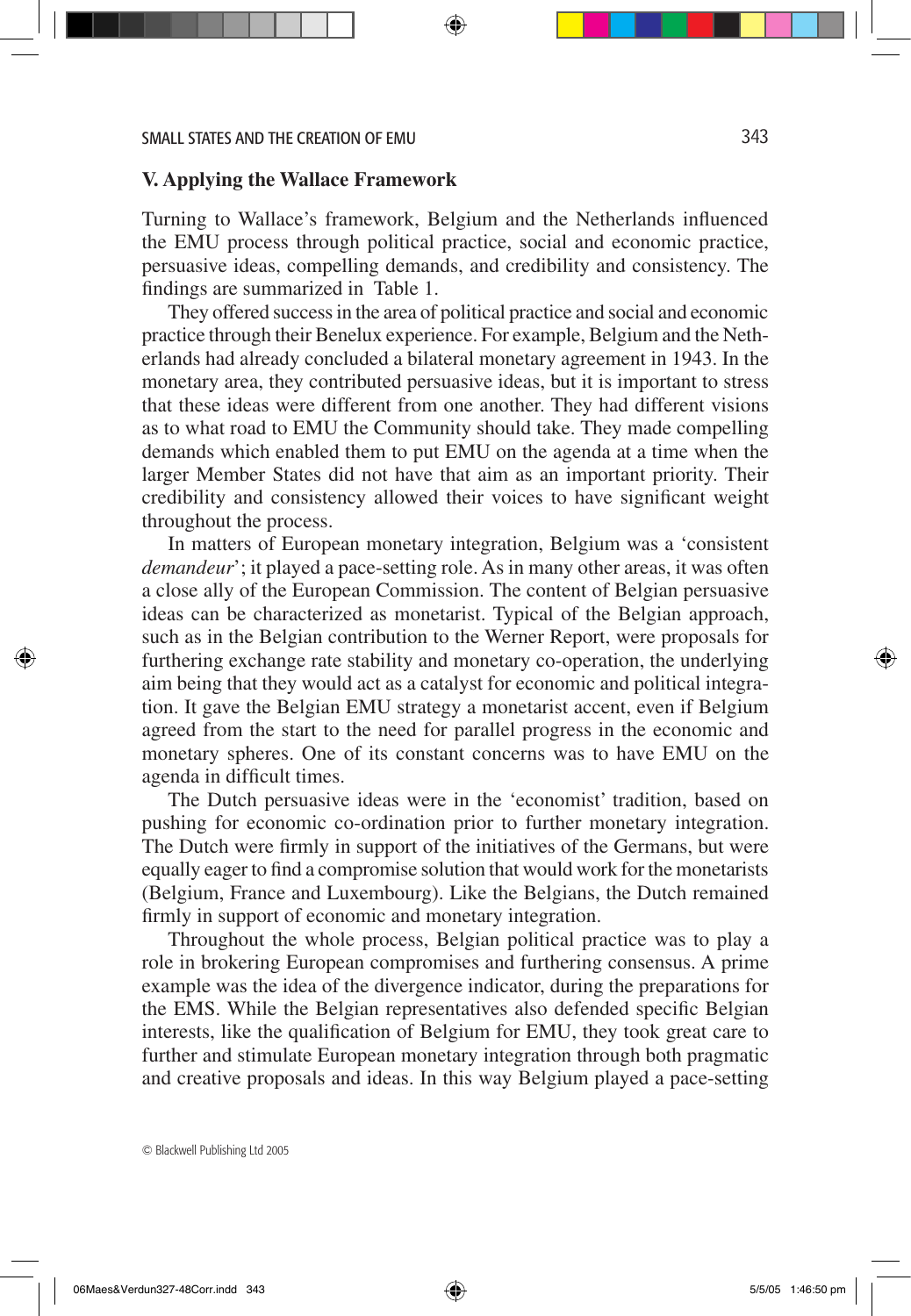|                                    | Belgium (Pace-setter)                                           | The Netherlands (Gate-keeper)                                               |
|------------------------------------|-----------------------------------------------------------------|-----------------------------------------------------------------------------|
| 1. Political weight                | Small/medium population<br>EC founding member                   | Small/medium population<br>EC founding member                               |
| 2. Political practice              | Benelux experience<br>Consensus-seeking<br>(F, D, CEC)          | Benelux experience<br>Gate-keeping (consensus-seeking)<br>between D and UK) |
| 3. Economic weight                 | Small/medium GDP                                                | Small/medium GDP                                                            |
| 4. Social and<br>economic practice | Stable exchange rate<br>policy (problems in the<br>early 1980s) | Hard currency peg to the DM                                                 |
| 5. Persuasive ideas                | Monetarist<br>Symmetric EMU<br>Scope for different speeds       | Economist<br>EMU based on German model                                      |
| 6. Compelling<br>demands           | EMU on the agenda                                               | Stability-oriented EMU                                                      |
| 7. Credibility and<br>consistency  | Consistent pace-setter                                          | Consistent gate-keeper                                                      |

Table 1: Belgium, the Netherlands and EMU, Based on Wallace Typology

role in the European monetary integration process. It contributed, together with the other partners, to making EMU a truly multilateral achievement.

The Dutch political practice, by contrast, though close to the policies and objectives of Germany, did not merely speak for that country, or only advocated German objectives. Rather they were keen to promote their view and wanted to support the German policies because they believed in them. The Dutch played the role of gate-keeper. In the 1970s and 1980s they had a more restrictive view of the conditions under which EMU was possible. Likewise, once EMU was accepted they were firm on the interpretation of the criteria for entry, which can be seen in their sceptical attitude to the inclusion of countries such as Italy in the third stage of EMU. The Dutch were also in favour of ensuring that EMU would be constructed within a broad framework of stability and embedded in proper economic and monetary convergence in policy objectives and outcomes.

Summarizing, using Wallace's framework one can identify the sources of Belgian and Dutch influence on the EMU process (political, social and economic practice, persuasive ideas, compelling demands and credibility and consistency). We went a step further by trying to characterize exactly how these roles were played.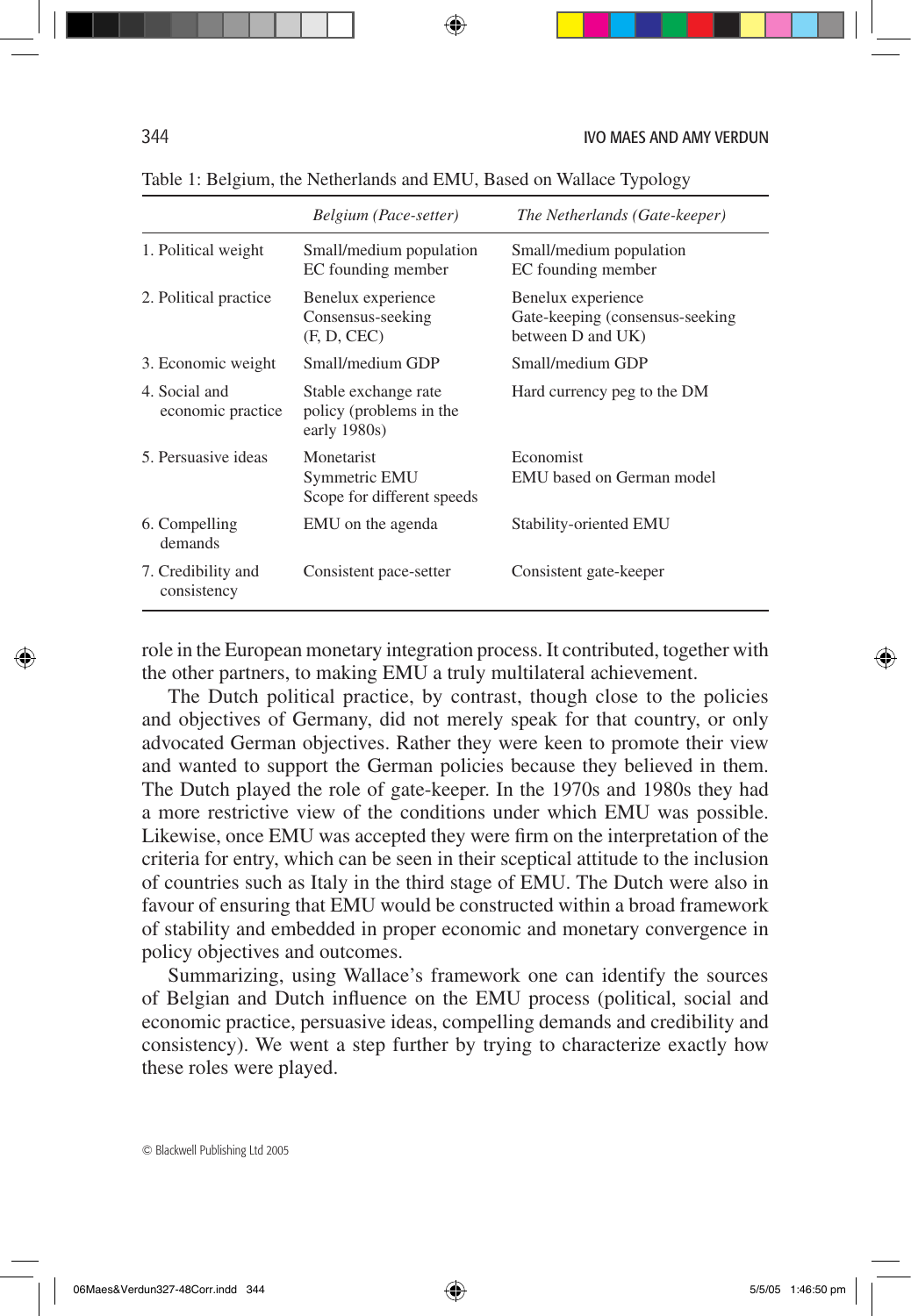## **Conclusion**

Belgium and the Netherlands both played a significant role in the EMU process. Through their early economic co-operation, their creative proposals, and diplomatic efforts, they played an active role in the process of European monetary integration. Their influence manifested itself, following the Wallace framework, through political, social and economic practice, persuasive ideas, compelling demands, and credibility and consistency. Interestingly, however, these countries did not always follow the same line. Belgium played a 'pace-setting role', especially through creative and diplomatic proposals, whilst the Netherlands played the role of 'gate-keeper' and important ally of the Germans.

This assessment does not challenge the decisive impact of the Franco– German axis on EMU, or that of the other large Member States, but it shows that small countries played their part. The existing view of the creation of EMU stresses that creating EMU served the interests of these larger Member States. Our analysis suggests that EMU was frequently pushed by Belgium and the Netherlands at a time when EMU was losing momentum. These countries were at the front of putting EMU on the agenda (Belgium) and, once on the agenda, a country such as the Netherlands helped another large country (Germany) to create an EMU more in line with its own principles. As such they were influential in shaping the terrain of the Maastricht negotiations. Without their contribution, economic and monetary integration in the EU would have been different.

| Correspondence                        |                                           |
|---------------------------------------|-------------------------------------------|
| Ivo Maes                              | Amy Verdun                                |
| <b>Research Department</b>            | Department of Political Science           |
| National Bank of Belgium              | University of Victoria                    |
| de Berlaimontlaan                     | PO Box 3050                               |
| 1000 Brussels, Belgium                | Victoria, B.C., V8W 3P5 Canada            |
| Tel: +32 2 2212796 Fax: +32 2 2213162 | Tel: +1 250 721 7491 Fax: +1 250 721 7485 |
| email: ivo.maes@nbb.be                | email: averdun@uvic.ca                    |

## **References**

Archives, Committee of Governors, ECB, Frankfurt.

Archives, National Bank of Belgium, Brussels.

Archives, Snoy, J.C. (Leuven: Kadoc).

- Ansiaux, H. (1970) L'Avenir Monétaire de la C.E.E.' Société Royale d'Economie Politique de Belgique, 5 November, No. 351.
- Archer, C. and Nugent, N. (2002) 'Small States and the European Union'. *Current Politics and Economics of Europe*, Vol. 11, No 1, pp. 1–10.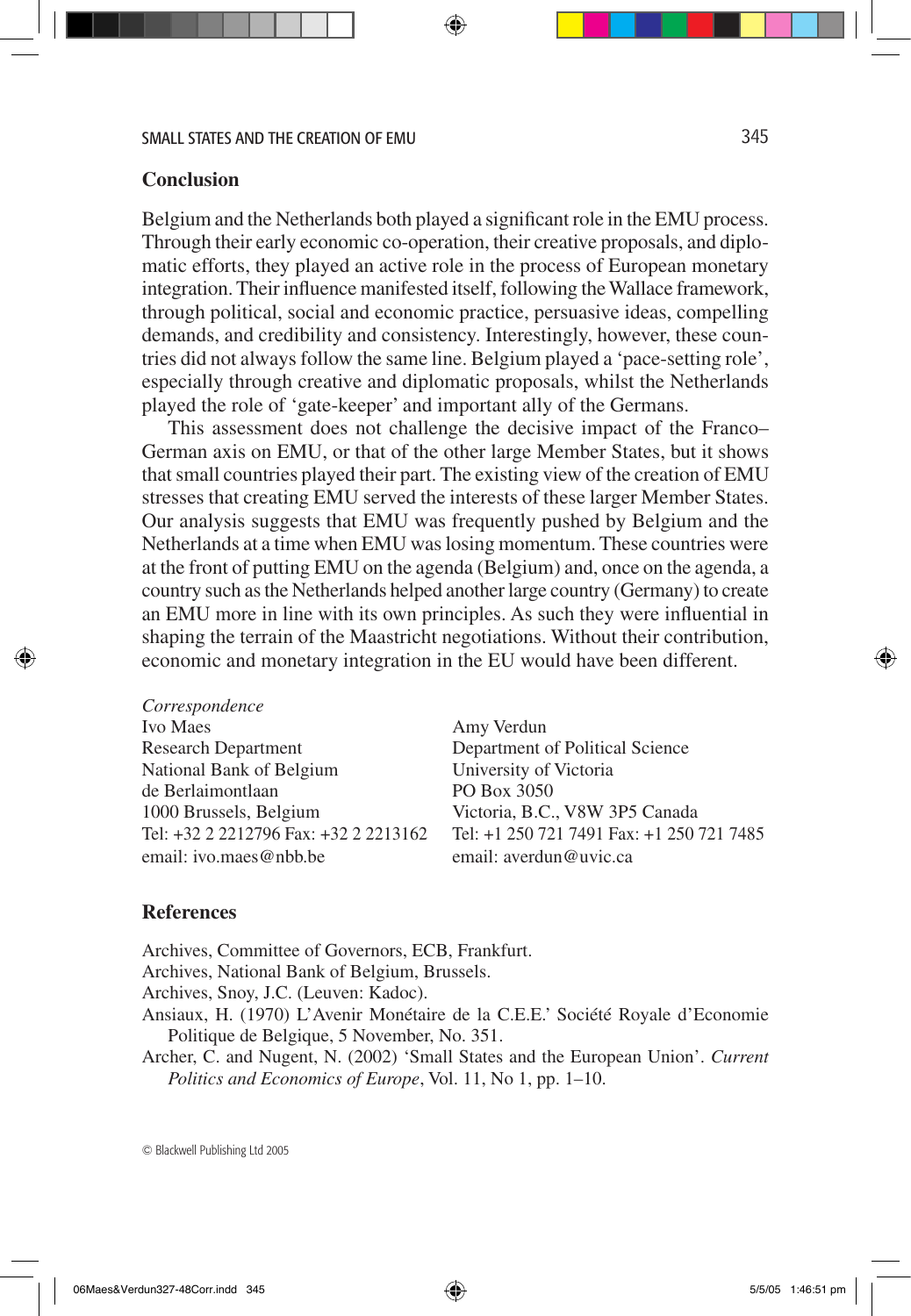- Armstrong, H.W. and Read, R. (2002) 'Small States and the European Union: Issues in the Political Economy of International Integration'. *Current Politics and Economics of Europe,* Vol. 11, No. 1, pp. 31–47.
- Beyers, J. and Kerremans, B. (2001) 'Diverging Images of Consensus: Belgium and its Views on European Integration'. Mimeo.
- Bloemen, E.S.A. (ed.) (1992) *Het Benelux-Effect. België, Nederland en Luxemburg en de Europese Integratie, 1945–1957* (Amsterdam: NEHA).
- Börzel, T. (2002) 'Pace-setting, Foot-Dragging and Fence-Setting: Member State Responses to Europeanization'. *Journal of Common Market Studies,* Vol. 40, No. 9, pp. 193–214.
- Committee for the Study of Economic and Monetary Union (1989) *Report on Economic and Monetary Union in the European Community (Delors Report)*, Luxembourg.
- De Strycker, C. (1970) 'La Coopération Monétaire au Sein du Marché Commun'. Conférence du Centre d'Etudes Bancaires et Financières, Cahier No. 160.
- Dyson, K. (ed.) (2002) *European States and the Euro* (Oxford: Oxford University Press).
- Dyson, K . and Featherstone, K. (1999) *The Road to Maastricht: Negotiating Economic and Monetary Union* (Oxford: Oxford University Press).
- Falkner, G., Treib, O., Hartlapp, M. and Leiber, S. (2004) 'Worlds of Compliance: the Impact of EU Minimum Harmonisation and Soft Law in the Member States'. Unpublished ms.
- Franck, C. (1998) 'La Politique Européenne de la Belgique'. *Res Publica,* Vol. XL, No. 2, pp.197–212.
- Galloway, D. (2002) 'The Treaty of Nice and "Small" Member States'. *Current Politics and Economics of Europe,* Vol. 11, No. 1, pp. 11–29.
- Garrett,G. (1993) 'The Politics of Maastricht'. *Economics and Politics,* Vol. 5, No. 2, pp. 105–23.
- Godeaux, J. (1989) 'The Working of the EMS: A Personal Assessment'. Collection of Papers, Committee for the Study of Economic and Monetary Union, Luxembourg.
- Grosbois, T. (1994) 'De Onderhandelingen van Londen voor een Benelux Douaneunie (1941–1944). In Postma, A. *et al.* (eds) (1994) *Benelux in de Kijker: 50 jaar samenwerking* (Tielt: Lannoo).
- Harryvan, A.G. (1992) 'Tussen Voorbeeld en Schrikbeeld. De Doorwerking van Benelux-ervaringen in de Europese integratie-Politiek van Nederland en België, 1948–1958'. In Bloemen, E.S.A. (ed.) *Het Benelux-Effect. België, Nederland en Luxemburg en de Europese Integratie, 1945–1957* (Amsterdam: NEHA).
- Heipertz, M. and Verdun, A. (2004) 'The Dog that would Never Bite? What We Can Learn from the Origins of the Stability and Growth Pact'. *Journal of European Public Policy,* Vol. 11, No. 5, pp. 765–80.
- Heisenberg, D. (1999) *The Mark of the Bundesbank* (Boulder Co: Lynne Rienner).
- Janssens, V. (1981) 'La Coopération et l'Intégration Monétaires Européennes 1945– 1975', *Studia Diplomatica*, Vol. 34, No. 1–4, pp. 345–66.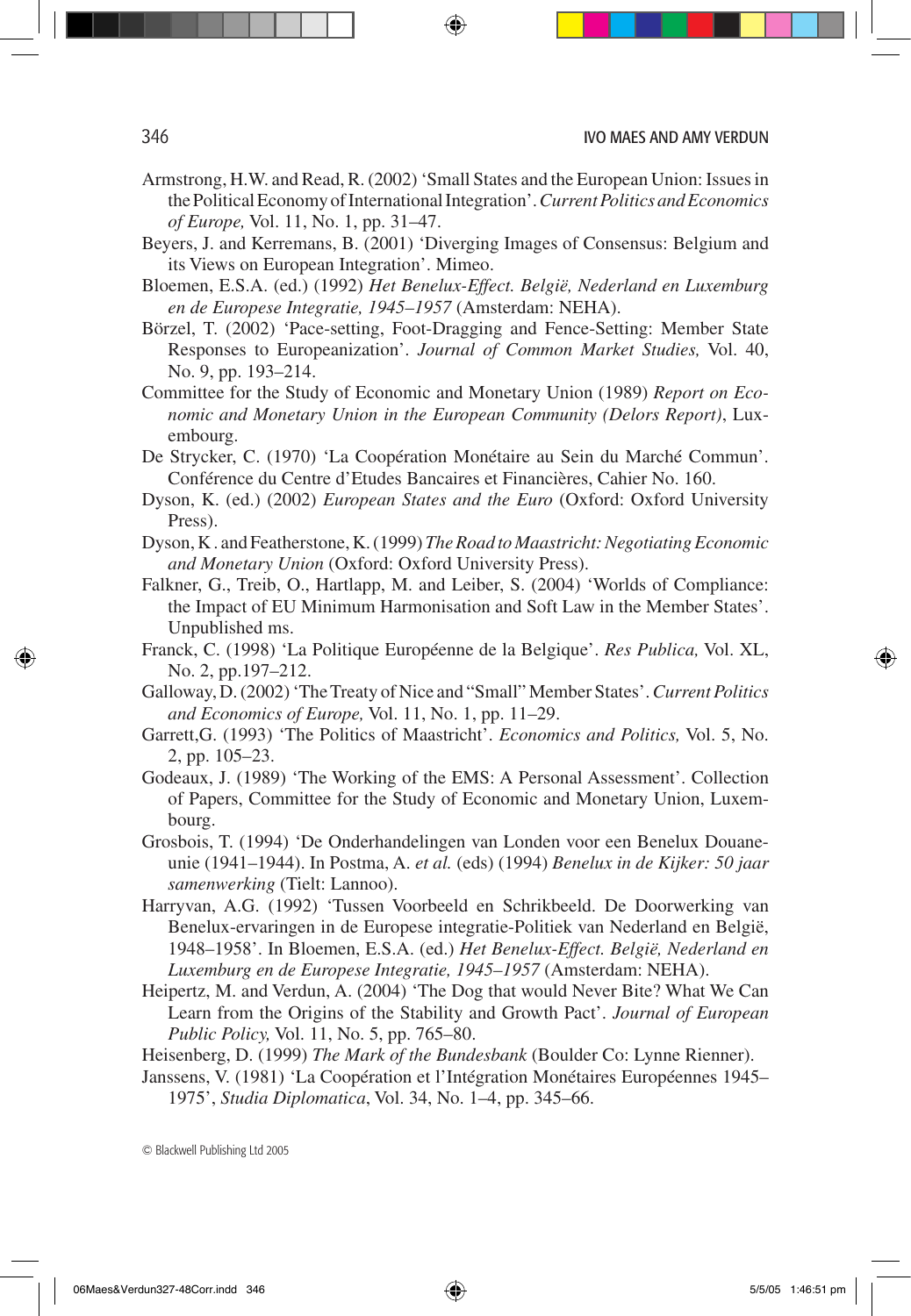- Jones, E., Frieden, J. and Torres, F. (eds) (1998) *Joining Europe's Monetary Club. The Challenges for Smaller Member States* (New York: St. Martin's Press).
- Katzenstein, P. (1985) *Small States in World Markets* (Ithaca : Cornell University Press).
- Lamfalussy, A. (2000) 'Stratégie et Politiques Monétaires'. *Reflets et Perspectives,*  Vol. XXXIX, No. 1, pp. 145–53.
- Loedel, P. (1999) *Deutsche Mark Politics: Germany in the European Monetary System* (Boulder, CO: Lynne Rienner).
- Ludlow, P. (1982) *The Making of the European Monetary System* (London: Butterworth).
- Maes, I. (2002) *Economic Thought and the Making of European Monetary Union*  (Cheltenham: Edward Elgar).
- Maes, I. and Quaglia, L. (2003) 'The Process of European Monetary Integration: A Comparison of the Belgian and Italian Approaches'. *BNL Quarterly Review*, No. 227, pp. 299–335.
- Maystadt, P. (1996) 'EMU: The Obstacle Race to Success'. *Economic and Financial Review,* Vol. 3, No. 1.
- Maystadt, P. (1998) 'Peut-on avoir une Union Monétaire sans Gouvernement Économique?'. *Bulletin de Documentation*, Vol. 58, No. 1, pp. 1–25.
- Miles, L. (2002) 'Small States and the European Union: Reflections'. *Current Politics and Economics of Europe,* Vol. 11, No. 1, pp. 91–8.
- Ministère des Finances (1970) 'Un Plan de Solidarité Monétaire Européenne en Trois Etapes'. Reprinted in Europe Documents, 11 March.
- Moravcsik, A. (1998) *The Choice for Europe* (Ithaca: Cornell University Press).
- Oort, C.J. (1979) 'Managed Floating in the European Community'. In Katz, S.I. (ed.) *US–European Monetary Relations* (Washington DC: American Enterprise Institute.
- Polak, J. (1994) 'Financial Relations between the Netherlands and Belgium: 1942 to 1993'. *Essays in Honour of André Szász,* De Nederlandsche Bank, pp. 183–99.
- Quatremer J. and Klau, T. (1999) *Ces Hommes qui ont fait l'Euro* (Paris: Plon).
- Rey, J.-J. (1994) 'Pros and Cons of a Two-speed Monetary Integration'. *Essays in Honour of André Szász,* De Nederlandsche Bank, pp. 31–43.
- Rood, J.Q.T. (1990) 'The Position of the Netherlands: A Lesson in Monetary Union'. In Sherman, H. *et al*. (eds) *Monetary Implications of the 1992 Process* (London: Pinter/Royal Institute of International Affairs).
- Schönfelder, W. and Thiel, E. (1996) *Ein Markt Eine Währung,* 2nd edn (Baden-Baden: Nomos).
- Smets, J., Michielsen, J. and Maes, I (2003) 'Belgium and the Creation of the Euro'. In Dumoulin, M., Duchêne, G. and Van Laer, A. (eds) *La Belgique et les petits états et la construction européenne* (Bruxelles: P.I.E./Peter Lang).
- Szász, A. (1988) *Monetaire Diplomatie; Nederlands Internationale Monetaire Politiek 1958–1987* (Leiden: Stenfert Kroese).
- Thorhallsson, B. (2000) *The Role of Small States in the European Union* (Aldershot: Ashgate).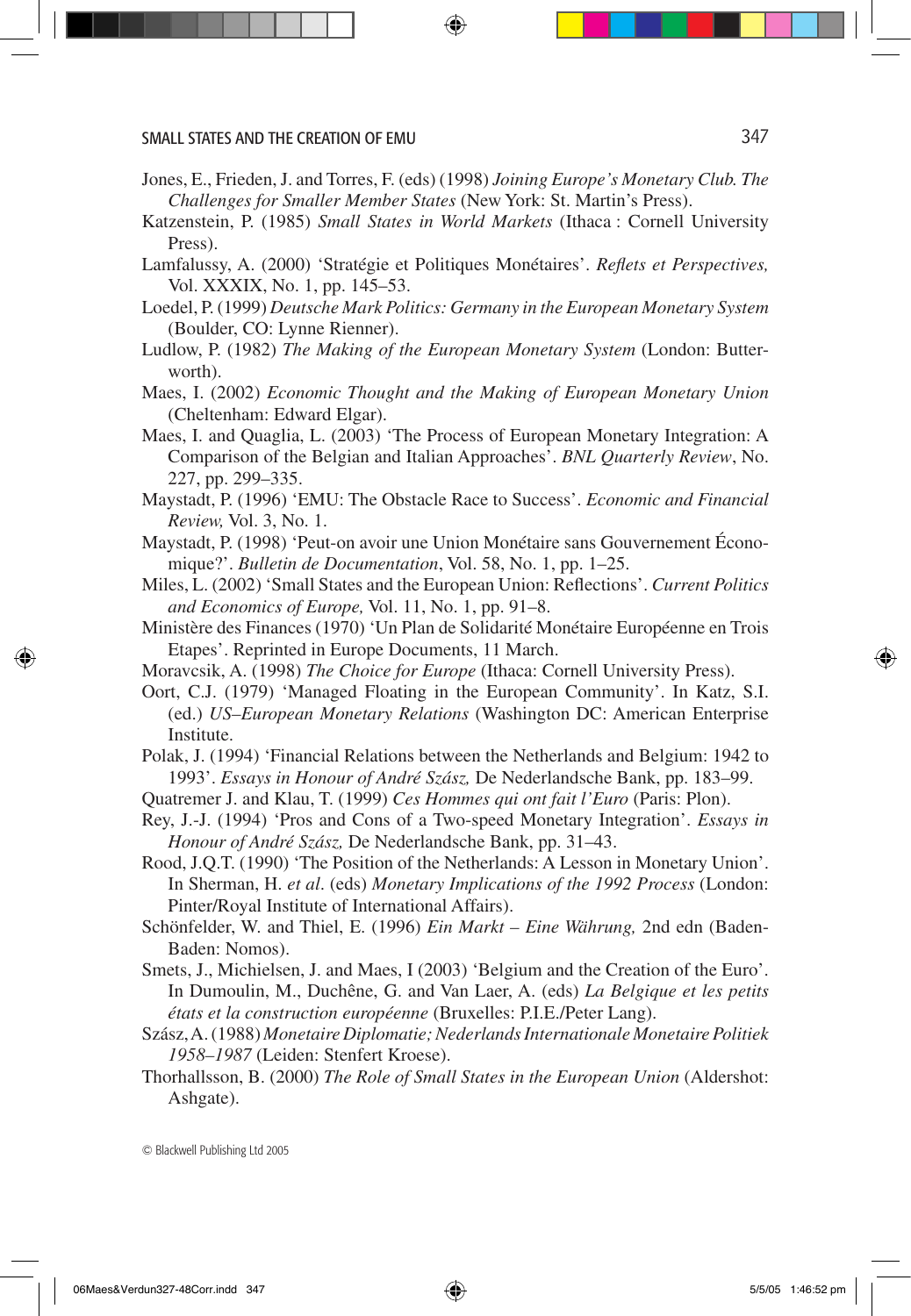- Tindemans, L. (1976) 'L'Union Européenne, Ministère des Affaires Etrangères'. *Textes et Documents,* No. 306.
- Van Roon, G. (1994) 'De Toenadering in Golven. De Voorgeschiedenis van de Benelux'. In Postma, A. *et al*. (eds) *Benelux in de Kijker: 50 jaar samenwerking* (Tielt: Lannoo).
- Verdun, A. (2000) *European Responses to Globalization and Financial Market Integration. Perceptions of EMU in Britain, France and Germany.* International Political Economy Series (Basingstoke: Macmillan/New York: St. Martin's Press).
- Verdun, A. (2002) 'The Netherlands and EMU: A Small Open Economy in Search of Prosperity'. In Dyson, K. (ed.) *European States and the Euro: Europeanization, Variation, and Convergence* (Oxford: Oxford University Press).
- Verdun, A. (2003) 'La nécessité d'un "gouvernement économique" dans une UEM asymétrique. Les préoccupations françaises sont-elles justifiées?'. *Politique Européenne*, No. 10, Spring, pp. 11–32.
- Vlerick, A. (1974) *Monetaire Hervorming en Europese Integratie* (Antwerpen: Scriptoria).
- Wallace, H. (forthcoming) 'Exercising Power and Influence in the European Union: The Roles of the Member States'. In Bulmer, S. and Lequesne, C. (eds) *Member States and the European Union* (Oxford: Oxford University Press).
- Walsh, J. (2000) *European Monetary Integration and Domestic Politics: Britain, France and Italy* (Boulder, CO: Lynne Rienner).
- Werner, P. (1991) *Itinéraires Luxembourgeois et Européens* (Luxembourg: Editions Saint-Paul).
- Wolf, D. and Zangl, B. (1996) 'European Economic and Monetary Union: "Two Level Games" and the Formation of International Institutions'. *European Journal of International Relations*, Vol. 2. No. 3, pp. 355–93.